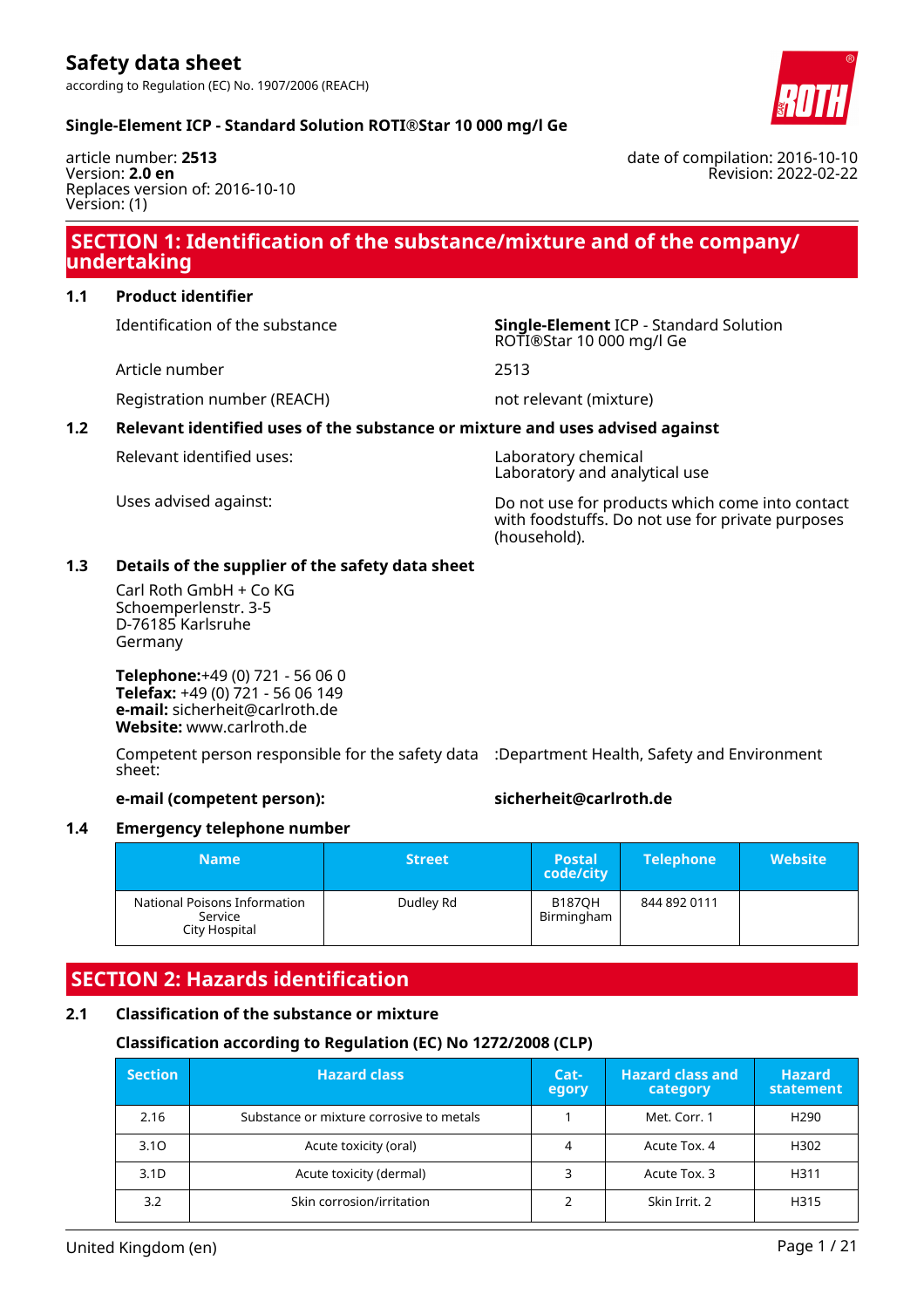according to Regulation (EC) No. 1907/2006 (REACH)



#### article number: **2513**

| <b>Section</b> | <b>Hazard class</b>               | Cat-<br>egory | <b>Hazard class and</b><br>category | <b>Hazard</b><br>statement |  |
|----------------|-----------------------------------|---------------|-------------------------------------|----------------------------|--|
| 3.3            | Serious eye damage/eye irritation |               | Eye Dam. 1                          | H318                       |  |

For full text of abbreviations: see SECTION 16

#### **2.2 Label elements**

#### **Labelling according to Regulation (EC) No 1272/2008 (CLP)**

**Signal word Danger**

#### **Pictograms**

GHS05, GHS06



#### **Hazard statements**

| May be corrosive to metals |
|----------------------------|
| Harmful if swallowed       |
| Toxic in contact with skin |
| Causes skin irritation     |
| Causes serious eye damage  |
|                            |

#### **Precautionary statements**

#### **Precautionary statements - prevention**

P280 Wear protective gloves/protective clothing/eye protection/face protection

**Hazardous ingredients for labelling:** Hydrofluoric acid ... %, Nitric acid ...% [C ≤ 70 %]

#### **Labelling of packages where the contents do not exceed 125 ml**

Signal word: **Danger**

Symbol(s)



H311 Toxic in contact with skin.<br>H318 Causes serious eve damage Causes serious eye damage. P280 Wear protective gloves/protective clothing/eye protection/face protection. contains: Hydrofluoric acid ... %, Nitric acid ...% [C ≤ 70 %]

#### **2.3 Other hazards**

### **Results of PBT and vPvB assessment**

This mixture does not contain any substances that are assessed to be a PBT or a vPvB.



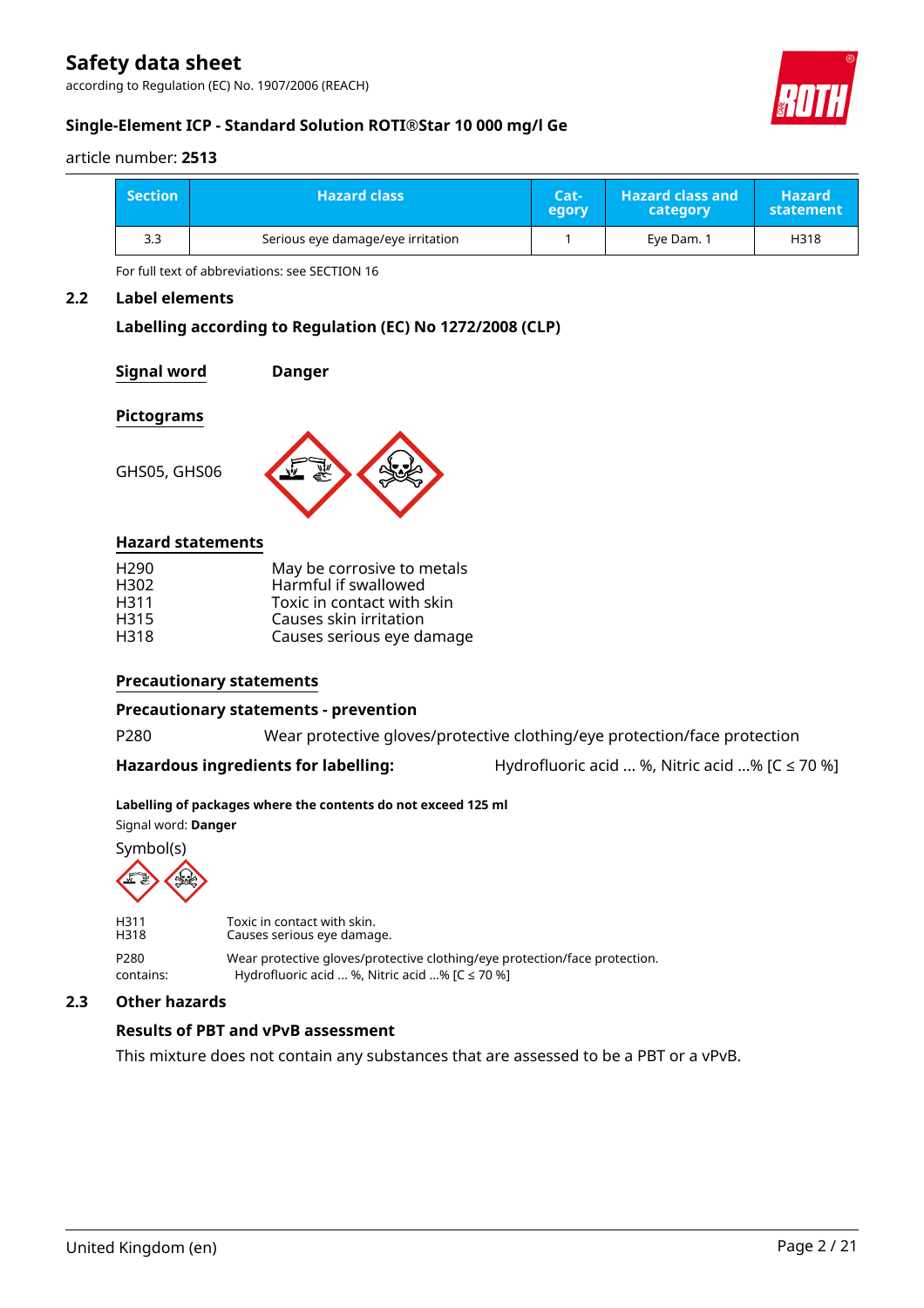according to Regulation (EC) No. 1907/2006 (REACH)



#### **Single-Element ICP - Standard Solution ROTI®Star 10 000 mg/l Ge**

#### article number: **2513**

### **SECTION 3: Composition/information on ingredients**

#### **3.1 Substances**

not relevant (mixture)

#### **3.2 Mixtures**

#### **Description of the mixture**

| Name of sub-<br><b>stance</b>    | <b>Identifier</b>                                                     | $Wt\%$        | <b>Classification acc. to</b><br><b>GHS</b>                                                                                   | <b>Pictograms</b> | <b>Notes</b>                   |
|----------------------------------|-----------------------------------------------------------------------|---------------|-------------------------------------------------------------------------------------------------------------------------------|-------------------|--------------------------------|
| Nitric acid % [ $C \le 70$<br>%1 | CAS No<br>7697-37-2<br>EC No<br>231-714-2<br>Index No<br>007-030-00-3 | $\mathcal{P}$ | Ox. Lig. 3 / H272<br>Met. Corr. 1 / H290<br>Acute Tox. 3 / H331<br>Skin Corr. 1A / H314<br>Eye Dam. 1 / H318<br><b>EUH071</b> | F                 | B(a)<br>GHS-HC<br><b>IOELV</b> |
| Hydrofluoric acid  %             | CAS No<br>7664-39-3<br>EC No<br>231-634-8<br>Index No<br>009-003-00-1 | 0,5           | Acute Tox. 2 / H300<br>Acute Tox. 1 / H310<br>Acute Tox. 2 / H330<br>Skin Corr. 1A / H314<br>Eye Dam. 1 / H318                | $rac{1}{2}$<br>ے. | B(a)<br>GHS-HC<br><b>IOELV</b> |

#### **Notes**

B(a): The classification refers to an aqueous solution

GHS-HC: Harmonised classification (the classification of the substance corresponds to the entry in the list according to 1272/ 2008/EC, Annex VI)

IOELV: Substance with a community indicative occupational exposure limit value

| Name of sub-<br>stance      | <b>Identifier</b>                                                     | <b>Specific Conc. Limits</b>                                                                                                                         | <b>M-Factors</b> | <b>ATE</b>                                                               | <b>Exposure</b><br>route                  |
|-----------------------------|-----------------------------------------------------------------------|------------------------------------------------------------------------------------------------------------------------------------------------------|------------------|--------------------------------------------------------------------------|-------------------------------------------|
| Nitric acid % [C<br>≤ 70 %] | CAS No<br>7697-37-2<br>EC No<br>231-714-2<br>Index No<br>007-030-00-3 | Ox. Lig. 3; H272: C ≥ 65 %<br>Skin Corr. 1A; H314: C ≥ 20 %<br>Skin Corr. 1B; H314: 5 % $\leq$ C < 20 %                                              |                  | 2,65 $mg/1/4h$                                                           | inhalation: va-<br>pour                   |
| Hydrofluoric acid<br>%      | CAS No<br>7664-39-3<br>EC No<br>231-634-8<br>Index No<br>009-003-00-1 | Skin Corr. 1A; H314: C ≥ 7 %<br>Skin Corr. 1B; H314: 1 % $\leq$ C < 7 %<br>Eye Dam. 1; H318: $C \ge 1$ %<br>Eye Irrit. 2; H319: 0,1 % $\leq$ C < 1 % |                  | 5 $mg/kg$<br>$5 \frac{mg}{kg}$<br>$0.5$ <sup>mg</sup> / <sub>i</sub> /4h | oral<br>dermal<br>inhalation: va-<br>pour |

For full text of abbreviations: see SECTION 16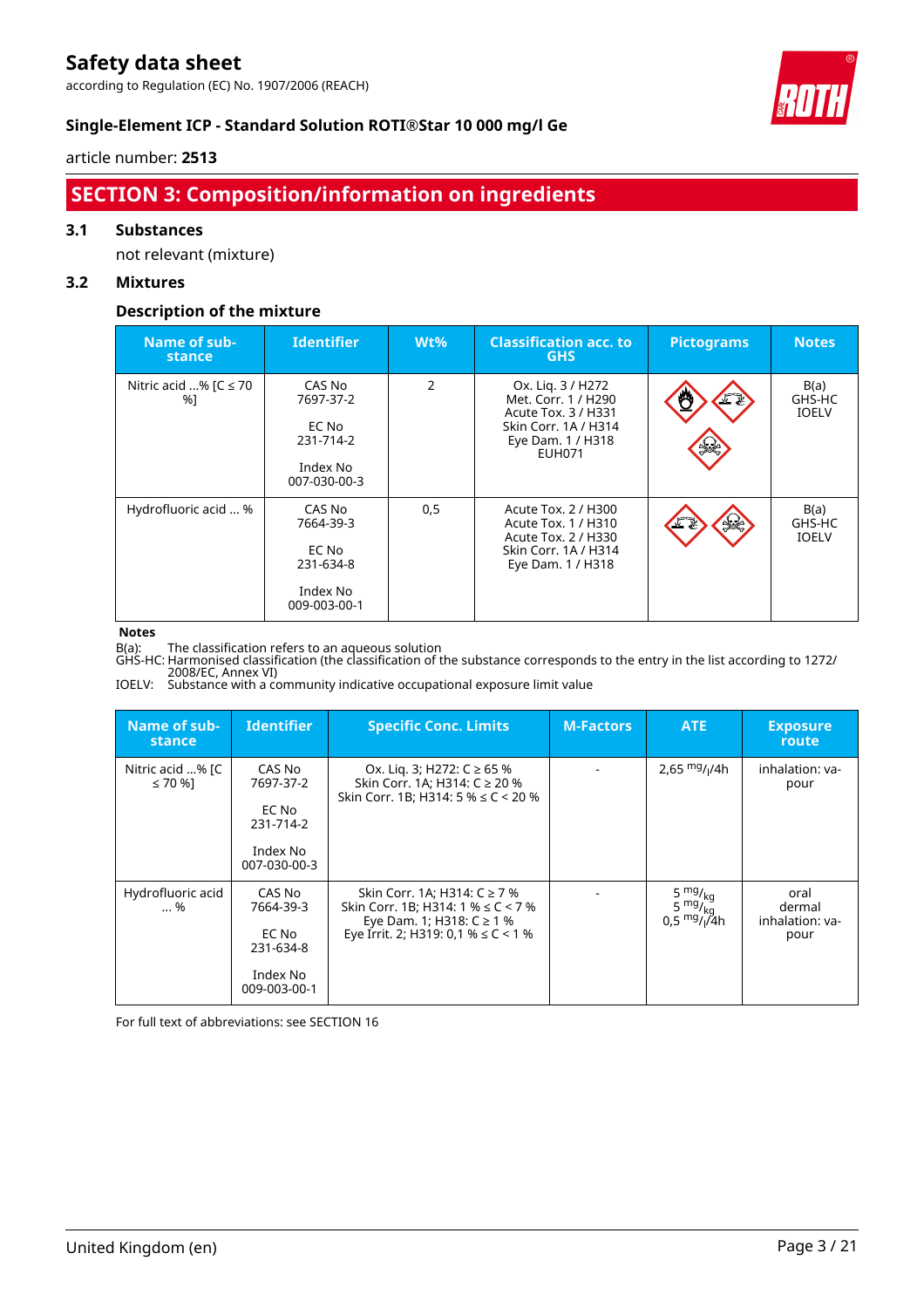according to Regulation (EC) No. 1907/2006 (REACH)



#### **Single-Element ICP - Standard Solution ROTI®Star 10 000 mg/l Ge**

article number: **2513**

### **SECTION 4: First aid measures**

#### **4.1 Description of first aid measures**



#### **General notes**

Take off immediately all contaminated clothing. Self-protection of the first aider.

#### **Following inhalation**

Provide fresh air. In all cases of doubt, or when symptoms persist, seek medical advice.

#### **Following skin contact**

Rinse skin with water/shower. After contact with skin, wash immediately with plenty of water. In case of skin irritation, consult a physician.

#### **Following eye contact**

In case of contact with eyes flush immediately with plenty of flowing water for 10 to 15 minutes holding eyelids apart and consult an ophthalmologist.

#### **Following ingestion**

Rinse mouth with water (only if the person is conscious). Call a doctor.

#### **4.2 Most important symptoms and effects, both acute and delayed**

Vomiting, Risk of blindness, Risk of serious damage to eyes, Irritation

#### **4.3 Indication of any immediate medical attention and special treatment needed** none

### **SECTION 5: Firefighting measures**

#### **5.1 Extinguishing media**



#### **Suitable extinguishing media**

co-ordinate firefighting measures to the fire surroundings water spray, alcohol resistant foam, dry extinguishing powder, BC-powder, carbon dioxide (CO<sub>2</sub>)

#### **Unsuitable extinguishing media**

water jet

#### **5.2 Special hazards arising from the substance or mixture**

Non-combustible.

#### **Hazardous combustion products**

In case of fire may be liberated: Nitrogen oxides (NOx)

#### **5.3 Advice for firefighters**

In case of fire and/or explosion do not breathe fumes. Fight fire with normal precautions from a reasonable distance. Wear self-contained breathing apparatus. Wear full chemical protective clothing.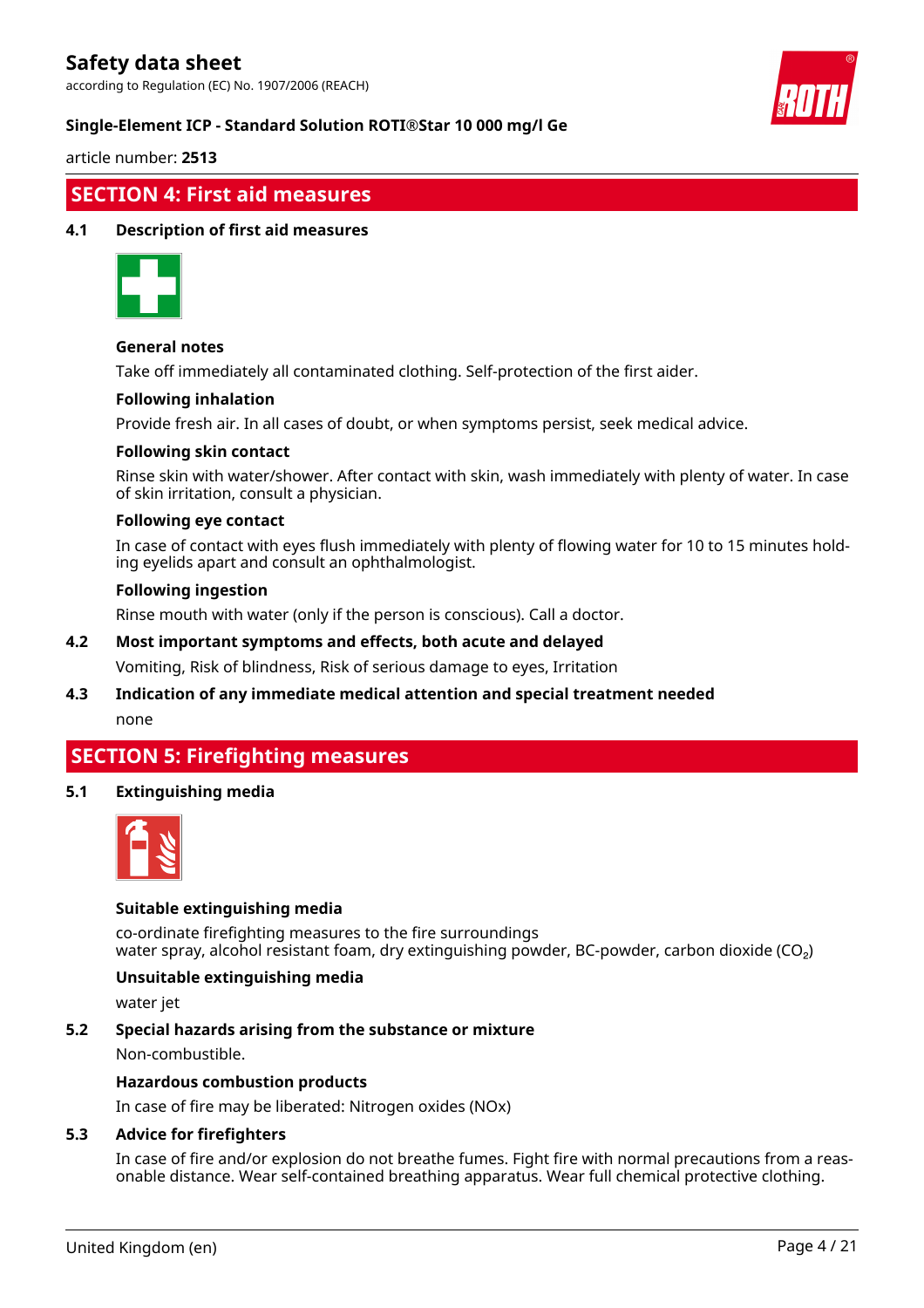according to Regulation (EC) No. 1907/2006 (REACH)



#### **Single-Element ICP - Standard Solution ROTI®Star 10 000 mg/l Ge**

article number: **2513**

### **SECTION 6: Accidental release measures**

#### **6.1 Personal precautions, protective equipment and emergency procedures**



#### **For non-emergency personnel**

Use personal protective equipment as required. Avoid contact with skin, eyes and clothes. Do not breathe vapour/spray.

#### **6.2 Environmental precautions**

Keep away from drains, surface and ground water. The product is an acid. Before discharge into sewage plants the product normally needs to be neutralised.

#### **6.3 Methods and material for containment and cleaning up**

#### **Advice on how to contain a spill**

Covering of drains.

#### **Advice on how to clean up a spill**

Absorb with liquid-binding material (sand, diatomaceous earth, acid- or universal binding agents).

#### **Other information relating to spills and releases**

Place in appropriate containers for disposal. Ventilate affected area.

#### **6.4 Reference to other sections**

Hazardous combustion products: see section 5. Personal protective equipment: see section 8. Incompatible materials: see section 10. Disposal considerations: see section 13.

### **SECTION 7: Handling and storage**

#### **7.1 Precautions for safe handling**

Use extractor hood (laboratory). Handle and open container with care. Clear contaminated areas thoroughly.

#### **Advice on general occupational hygiene**

Thorough skin-cleansing after handling the product.

#### **7.2 Conditions for safe storage, including any incompatibilities**

Keep container tightly closed.

#### **Incompatible substances or mixtures**

Observe hints for combined storage.

#### **Consideration of other advice:**

Store locked up.

#### **Specific designs for storage rooms or vessels**

Recommended storage temperature: 15 – 25 °C

#### **7.3 Specific end use(s)**

No information available.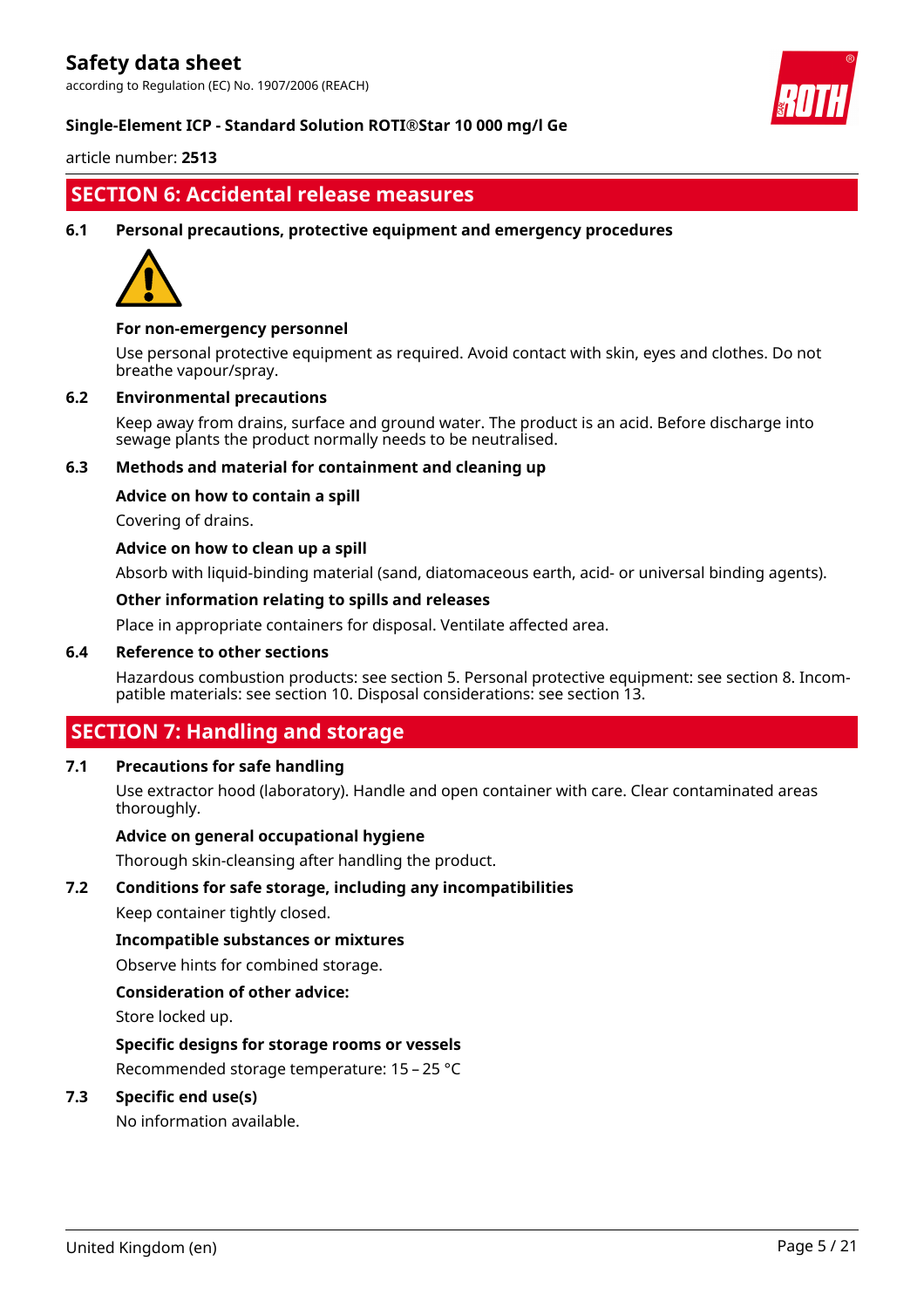according to Regulation (EC) No. 1907/2006 (REACH)



#### **Single-Element ICP - Standard Solution ROTI®Star 10 000 mg/l Ge**

article number: **2513**

### **SECTION 8: Exposure controls/personal protection**

#### **8.1 Control parameters**

#### **National limit values**

#### **Occupational exposure limit values (Workplace Exposure Limits)**

| Cou<br>ntr<br>у | <b>Name of agent</b> | <b>CAS No</b> | Identi-<br>fier | <b>TW</b><br>Α<br><b>[pp</b><br>[m] | <b>TWA</b><br>$\lceil \mathsf{mq}/ \rceil$<br>$m3$ ] | <b>STE</b><br>L<br>[pp]<br>[m] | <b>STEL</b><br>[mq/<br>m <sup>3</sup> | <b>Ceil</b><br>ing-<br>C<br>[pp<br>[m] | Ceil-<br>ing-C<br>[mq/<br>m <sup>3</sup> | Nota-<br>tion | <b>Source</b>  |
|-----------------|----------------------|---------------|-----------------|-------------------------------------|------------------------------------------------------|--------------------------------|---------------------------------------|----------------------------------------|------------------------------------------|---------------|----------------|
| EU              | hydrogen fluoride    | 7664-39-<br>3 | <b>IOELV</b>    | 1,8                                 | 1,5                                                  | 3                              | 2,5                                   |                                        |                                          |               | 2000/39/<br>EC |
| EU              | nitric acid          | 7697-37-<br>2 | <b>IOELV</b>    |                                     |                                                      |                                | 2,6                                   |                                        |                                          |               | 2006/15/<br>EC |
| GB              | hydrogen fluoride    | 7664-39-<br>3 | <b>WEL</b>      | 1,8                                 | 1,5                                                  | 3                              | 2,5                                   |                                        |                                          | F             | EH40/<br>2005  |
| GB              | nitric acid          | 7697-37-      | <b>WEL</b>      |                                     |                                                      |                                | 2,6                                   |                                        |                                          |               | EH40/<br>2005  |

## **Notation**

Ceiling-C Ceiling value is a limit value above which exposure should not occur

- 
- 

F Calculated as F (fluorine) STEL Short-term exposure limit: a limit value above which exposure should not occur and which is related to a 15 minute period (unless otherwise specified)

TWA Time-weighted average (long-term exposure limit): measured or calculated in relation to a reference period of 8 hours time-weighted average (unless otherwise specified)

| Relevant DNELs of components of the mixture |               |               |                            |                                                 |                   |                               |  |  |  |
|---------------------------------------------|---------------|---------------|----------------------------|-------------------------------------------------|-------------------|-------------------------------|--|--|--|
| Name of sub-<br>stance                      | <b>CAS No</b> | End-<br>point | <b>Threshol</b><br>d level | <b>Protection</b><br>goal, route of<br>exposure | Used in           | <b>Exposure time</b>          |  |  |  |
| Hydrofluoric acid<br>%                      | 7664-39-3     | <b>DNEL</b>   | $1,5 \,\mathrm{mq/m^3}$    | human, inhalat-<br>ory                          | worker (industry) | chronic - systemic<br>effects |  |  |  |
| Hydrofluoric acid<br>%                      | 7664-39-3     | <b>DNEL</b>   | $2,5 \,\mathrm{mg/m^3}$    | human, inhalat-<br>ory                          | worker (industry) | acute - systemic<br>effects   |  |  |  |
| Hydrofluoric acid<br>%                      | 7664-39-3     | <b>DNEL</b>   | $1,5 \mu q/m^3$            | human, inhalat-<br>ory                          | worker (industry) | chronic - local ef-<br>fects  |  |  |  |
| Hydrofluoric acid<br>%                      | 7664-39-3     | <b>DNEL</b>   | $2,5 \,\mathrm{mg/m^3}$    | human, inhalat-<br>ory                          | worker (industry) | acute - local ef-<br>fects    |  |  |  |

| Relevant PNECs of components of the mixture |               |               |                            |                            |                                     |                                 |  |  |  |
|---------------------------------------------|---------------|---------------|----------------------------|----------------------------|-------------------------------------|---------------------------------|--|--|--|
| Name of sub-<br>stance                      | <b>CAS No</b> | End-<br>point | <b>Threshol</b><br>d level | <b>Organism</b>            | <b>Environmental</b><br>compartment | <b>Exposure time</b>            |  |  |  |
| Hydrofluoric acid<br>%                      | 7664-39-3     | <b>PNEC</b>   | $0.9 \frac{mg}{l}$         | aquatic organ-<br>isms     | freshwater                          | short-term (single<br>instance) |  |  |  |
| Hydrofluoric acid<br>℆                      | 7664-39-3     | <b>PNEC</b>   | $0.9 \frac{mg}{l}$         | aquatic organ-<br>isms     | marine water                        | short-term (single<br>instance) |  |  |  |
| Hydrofluoric acid<br>%                      | 7664-39-3     | <b>PNEC</b>   | $51 \frac{mg}{l}$          | aquatic organ-<br>isms     | sewage treatment<br>plant (STP)     | short-term (single<br>instance) |  |  |  |
| Hydrofluoric acid<br>%                      | 7664-39-3     | <b>PNEC</b>   | 11 $mg/_{ka}$              | terrestrial organ-<br>isms | soil                                | short-term (single<br>instance) |  |  |  |

٦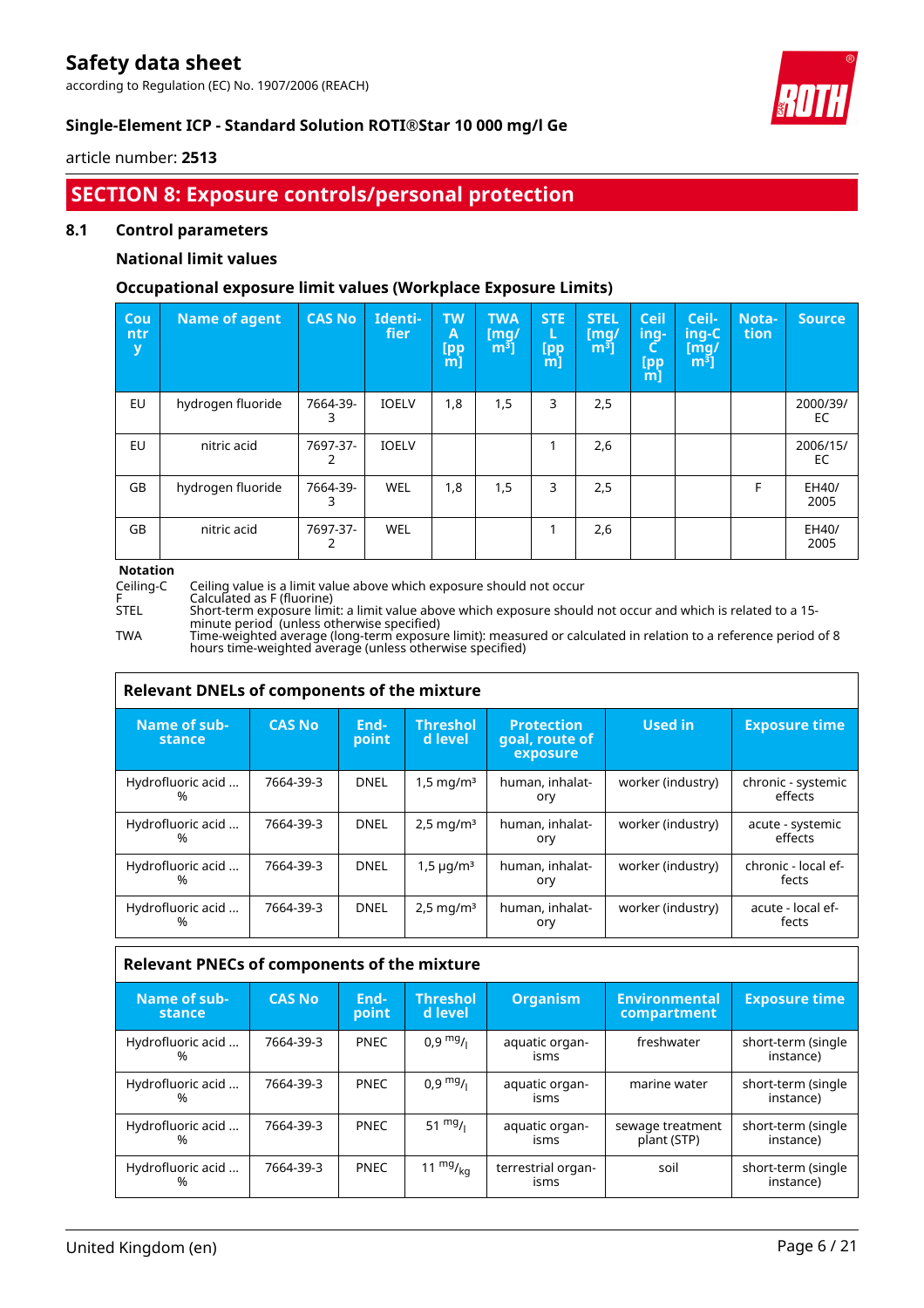according to Regulation (EC) No. 1907/2006 (REACH)

#### **Single-Element ICP - Standard Solution ROTI®Star 10 000 mg/l Ge**

article number: **2513**

#### **8.2 Exposure controls**

#### **Individual protection measures (personal protective equipment)**

#### **Eye/face protection**



Use safety goggle with side protection.

#### **Skin protection**



#### **• hand protection**

Wear suitable gloves. Chemical protection gloves are suitable, which are tested according to EN 374. Check leak-tightness/impermeability prior to use. For special purposes, it is recommended to check the resistance to chemicals of the protective gloves mentioned above together with the supplier of these gloves. The times are approximate values from measurements at 22 ° C and permanent contact. Increased temperatures due to heated substances, body heat etc. and a reduction of the effective layer thickness by stretching can lead to a considerable reduction of the breakthrough time. If in doubt, contact manufacturer. At an approx. 1.5 times larger / smaller layer thickness, the respective breakthrough time is doubled / halved. The data apply only to the pure substance. When transferred to substance mixtures, they may only be considered as a guide.

#### **• type of material**

NBR (Nitrile rubber)

#### **• material thickness**

>0,11 mm

#### **• breakthrough times of the glove material**

>480 minutes (permeation: level 6)

#### **• other protection measures**

Take recovery periods for skin regeneration. Preventive skin protection (barrier creams/ointments) is recommended.

#### **Respiratory protection**



Respiratory protection necessary at: Aerosol or mist formation.

#### **Environmental exposure controls**

Keep away from drains, surface and ground water.

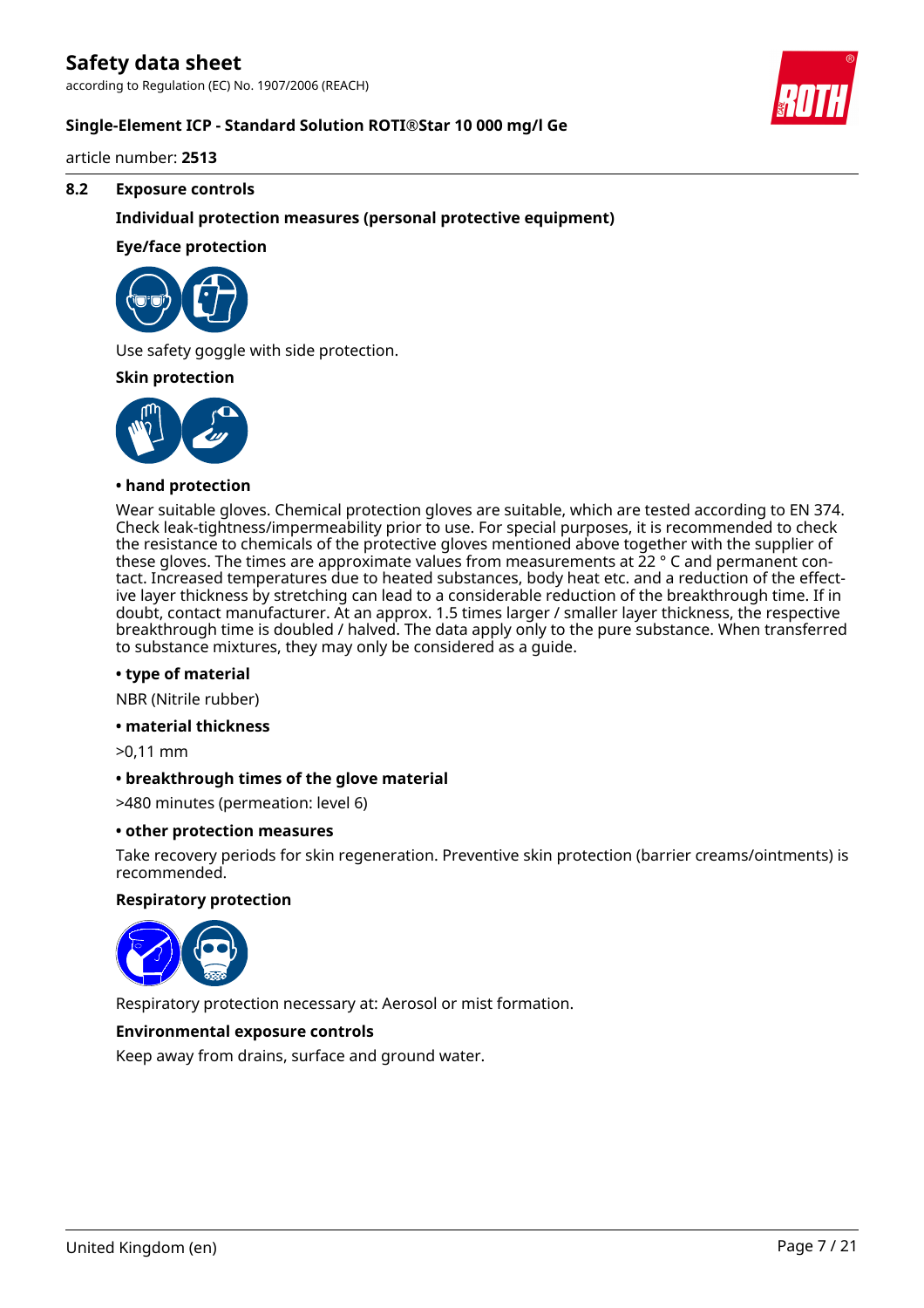according to Regulation (EC) No. 1907/2006 (REACH)

#### **Single-Element ICP - Standard Solution ROTI®Star 10 000 mg/l Ge**

article number: **2513**

## **SECTION 9: Physical and chemical properties**

| 9.1 | Information on basic physical and chemical properties       |                                               |  |  |  |  |  |
|-----|-------------------------------------------------------------|-----------------------------------------------|--|--|--|--|--|
|     | Physical state                                              | liquid                                        |  |  |  |  |  |
|     | Colour                                                      | colourless                                    |  |  |  |  |  |
|     | Odour                                                       | stinging                                      |  |  |  |  |  |
|     | Melting point/freezing point                                | ~0 °C at 1.013 mPa                            |  |  |  |  |  |
|     | Boiling point or initial boiling point and boiling<br>range | ~100 °C at 1.013 mPa                          |  |  |  |  |  |
|     | Flammability                                                | non-combustible                               |  |  |  |  |  |
|     | Lower and upper explosion limit                             | not determined                                |  |  |  |  |  |
|     | Flash point                                                 | not determined                                |  |  |  |  |  |
|     | Auto-ignition temperature                                   | not determined                                |  |  |  |  |  |
|     | Decomposition temperature                                   | not relevant                                  |  |  |  |  |  |
|     | pH (value)                                                  | $2$                                           |  |  |  |  |  |
|     | Kinematic viscosity                                         | not determined                                |  |  |  |  |  |
|     | Solubility(ies)                                             |                                               |  |  |  |  |  |
|     | Water solubility                                            | miscible in any proportion                    |  |  |  |  |  |
|     | Partition coefficient                                       |                                               |  |  |  |  |  |
|     | Partition coefficient n-octanol/water (log value):          | not relevant (inorganic)                      |  |  |  |  |  |
|     | Vapour pressure                                             | not determined                                |  |  |  |  |  |
|     | Density and/or relative density                             |                                               |  |  |  |  |  |
|     | Density                                                     | ~1 $9/$ <sub>cm</sub> at 20 °C                |  |  |  |  |  |
|     | Relative vapour density                                     | information on this property is not available |  |  |  |  |  |
|     | Particle characteristics                                    | not relevant (liquid)                         |  |  |  |  |  |
|     | Other safety parameters                                     |                                               |  |  |  |  |  |
|     | Oxidising properties                                        | none                                          |  |  |  |  |  |
| 9.2 | <b>Other information</b>                                    |                                               |  |  |  |  |  |
|     | Information with regard to physical hazard<br>classes:      |                                               |  |  |  |  |  |
|     | Corrosive to metals                                         | category 1: corrosive to metals               |  |  |  |  |  |
|     | Other safety characteristics:                               |                                               |  |  |  |  |  |
|     | Miscibility                                                 | completely miscible with water                |  |  |  |  |  |

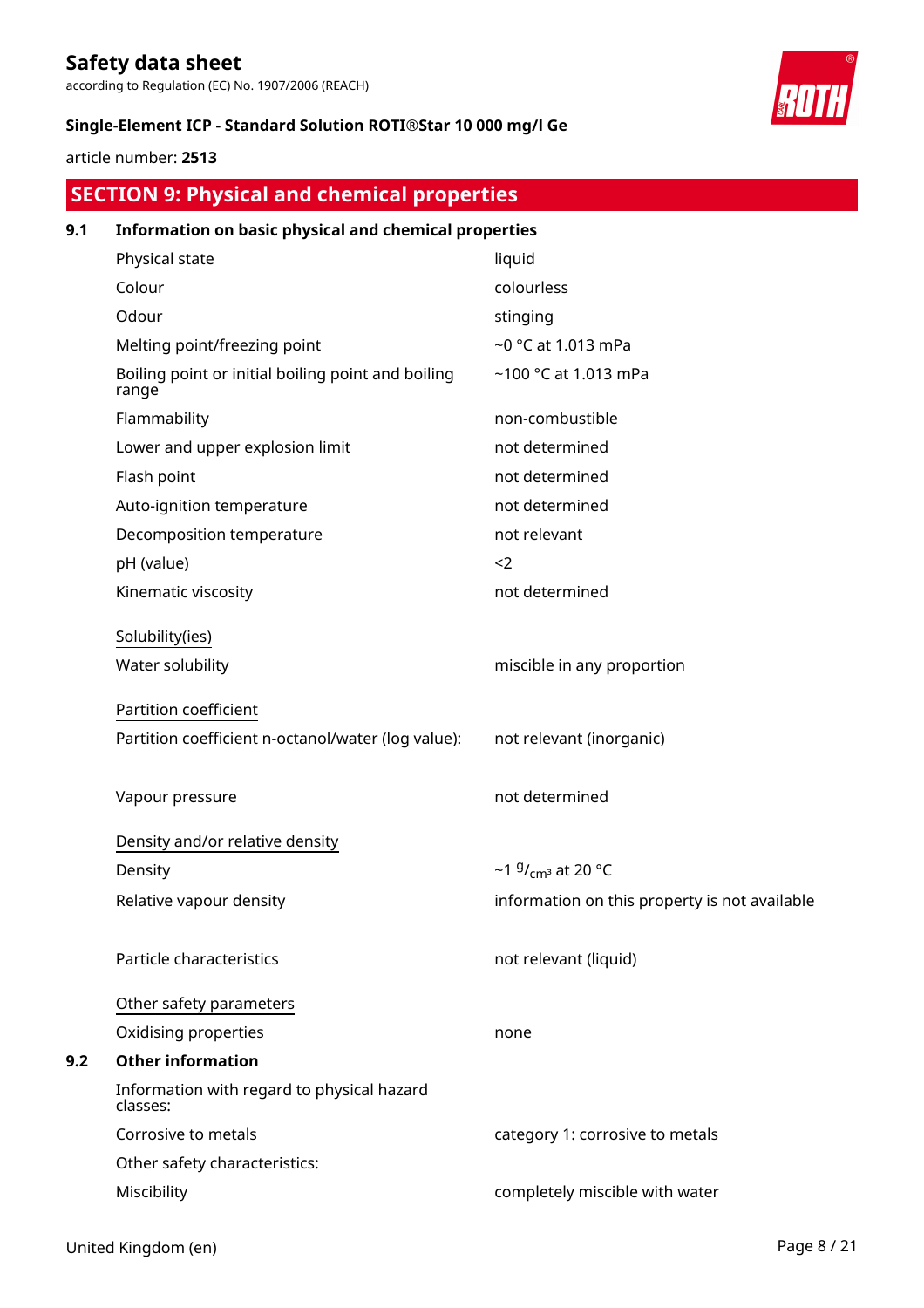according to Regulation (EC) No. 1907/2006 (REACH)



#### **Single-Element ICP - Standard Solution ROTI®Star 10 000 mg/l Ge**

article number: **2513**

### **SECTION 10: Stability and reactivity**

#### **10.1 Reactivity**

Substance or mixture corrosive to metals.

#### **10.2 Chemical stability**

The material is stable under normal ambient and anticipated storage and handling conditions of temperature and pressure.

#### **10.3 Possibility of hazardous reactions**

**Violent reaction with:** Ammonia (NH3), Bases, Metals, Reducing agents, Strong alkali, Organic solvents

**10.4 Conditions to avoid**

Keep away from heat.

**10.5 Incompatible materials**

different metals (due to the release of hydrogen in an acid/alkaline medium)

#### **10.6 Hazardous decomposition products**

Hazardous combustion products: see section 5.

### **SECTION 11: Toxicological information**

#### **11.1 Information on hazard classes as defined in Regulation (EC) No 1272/2008**

Test data are not available for the complete mixture.

#### **Classification procedure**

The method for classification of the mixture is based on ingredients of the mixture (additivity formula).

#### **Classification according to GHS (1272/2008/EC, CLP)**

#### **Acute toxicity**

Harmful if swallowed. Toxic in contact with skin.

| Acute toxicity estimate (ATE) of components of the mixture |               |                       |                       |  |  |  |  |
|------------------------------------------------------------|---------------|-----------------------|-----------------------|--|--|--|--|
| Name of substance                                          | <b>CAS No</b> | <b>Exposure route</b> | <b>ATE</b>            |  |  |  |  |
| Nitric acid % [C ≤ 70 %]                                   | 7697-37-2     | inhalation: vapour    | 2,65 $mg/1/4h$        |  |  |  |  |
| Hydrofluoric acid  %                                       | 7664-39-3     | oral                  | 5 $mg/kq$             |  |  |  |  |
| Hydrofluoric acid  %                                       | 7664-39-3     | dermal                | 5 $mg/kq$             |  |  |  |  |
| Hydrofluoric acid  %                                       | 7664-39-3     | inhalation: vapour    | $0.5 \frac{mg}{1/4h}$ |  |  |  |  |

#### **Acute toxicity of components of the mixture**

| Name of substance            | <b>CAS No</b> | <b>Exposure</b><br>route | <b>Endpoint</b> | Value                                  | <b>Species</b> |
|------------------------------|---------------|--------------------------|-----------------|----------------------------------------|----------------|
| Nitric acid % $[C \le 70$ %] | 7697-37-2     | inhalation: va-<br>pour  | <b>LC50</b>     | >2,65 <sup>mg</sup> / <sub>l</sub> /4h | rat            |

#### **Skin corrosion/irritation**

Causes skin irritation.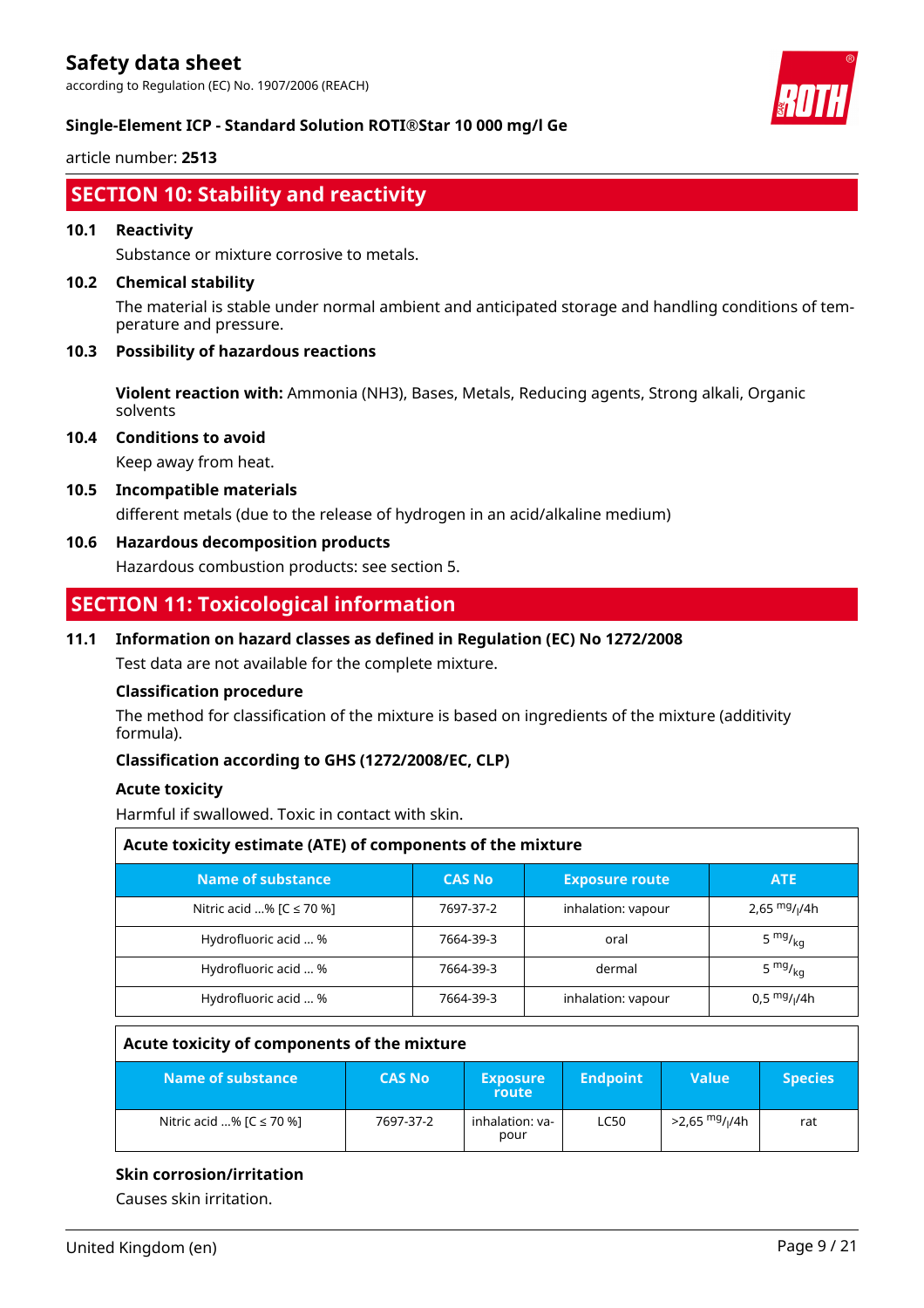according to Regulation (EC) No. 1907/2006 (REACH)

#### **Single-Element ICP - Standard Solution ROTI®Star 10 000 mg/l Ge**

#### article number: **2513**



#### **Serious eye damage/eye irritation**

Causes serious eye damage.

#### **Respiratory or skin sensitisation**

Shall not be classified as a respiratory or skin sensitiser.

#### **Germ cell mutagenicity**

Shall not be classified as germ cell mutagenic.

#### **Carcinogenicity**

Shall not be classified as carcinogenic.

#### **Reproductive toxicity**

Shall not be classified as a reproductive toxicant.

#### **Specific target organ toxicity - single exposure**

Shall not be classified as a specific target organ toxicant (single exposure).

#### **Specific target organ toxicity - repeated exposure**

Shall not be classified as a specific target organ toxicant (repeated exposure).

#### **Aspiration hazard**

Shall not be classified as presenting an aspiration hazard.

#### **Symptoms related to the physical, chemical and toxicological characteristics**

#### **• If swallowed**

Data are not available.

#### **• If in eyes**

Causes serious eye damage, risk of blindness

#### **• If inhaled**

Data are not available.

#### **• If on skin**

causes skin irritation

#### **• Other information**

This information is based upon the present state of our knowledge.

#### **11.2 Endocrine disrupting properties**

None of the ingredients are listed.

### **11.3 Information on other hazards**

There is no additional information.

#### **SECTION 12: Ecological information**

#### **12.1 Toxicity**

Shall not be classified as hazardous to the aquatic environment.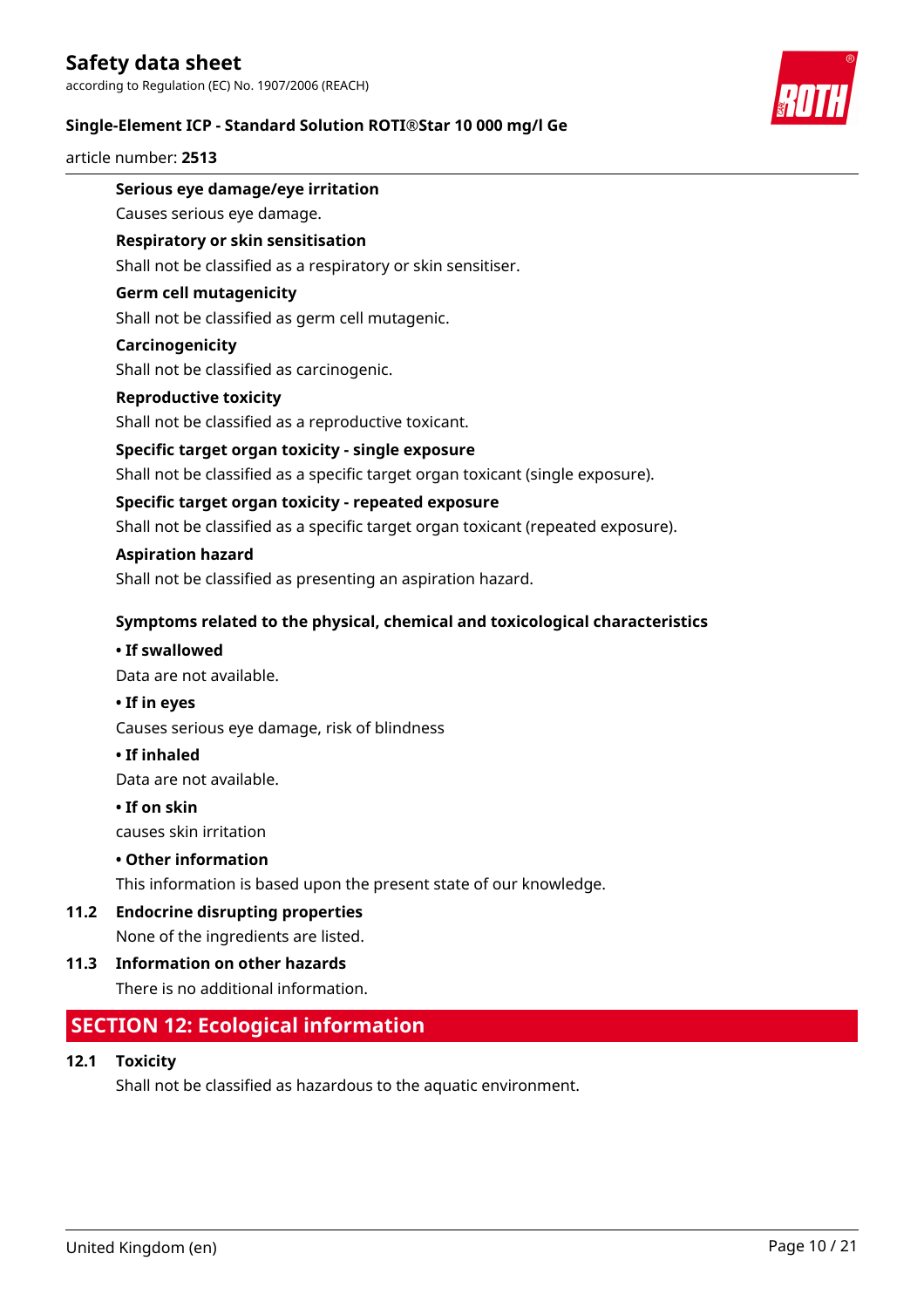according to Regulation (EC) No. 1907/2006 (REACH)



#### **Single-Element ICP - Standard Solution ROTI®Star 10 000 mg/l Ge**

article number: **2513**

| Aquatic toxicity (acute) of components of the mixture |               |                 |                   |                       |                         |
|-------------------------------------------------------|---------------|-----------------|-------------------|-----------------------|-------------------------|
| Name of sub-<br>stance                                | <b>CAS No</b> | <b>Endpoint</b> | <b>Value</b>      | <b>Species</b>        | <b>Exposure</b><br>time |
| Hydrofluoric acid  %                                  | 7664-39-3     | EC50            | $48 \frac{mg}{l}$ | aquatic invertebrates | 96 h                    |

#### **Biodegradation**

The methods for determining the biological degradability are not applicable to inorganic substances.

#### **12.2 Process of degradability**

Data are not available.

#### **12.3 Bioaccumulative potential**

Data are not available.

| Bioaccumulative potential of components of the mixture |               |            |                |                 |
|--------------------------------------------------------|---------------|------------|----------------|-----------------|
| Name of substance                                      | <b>CAS No</b> | <b>BCF</b> | <b>Log KOW</b> | <b>BOD5/COD</b> |
| Hydrofluoric acid  %                                   | 7664-39-3     | $53 - 58$  |                |                 |

#### **12.4 Mobility in soil**

Data are not available.

#### **12.5 Results of PBT and vPvB assessment**

Data are not available.

- **12.6 Endocrine disrupting properties** None of the ingredients are listed.
- **12.7 Other adverse effects**

Data are not available.

### **SECTION 13: Disposal considerations**

#### **13.1 Waste treatment methods**



This material and its container must be disposed of as hazardous waste. Dispose of contents/container in accordance with local/regional/national/international regulations.

#### **Sewage disposal-relevant information**

Do not empty into drains.

#### **Waste treatment of containers/packagings**

It is a dangerous waste; only packagings which are approved (e.g. acc. to ADR) may be used.

#### **13.2 Relevant provisions relating to waste**

The allocation of waste identity numbers/waste descriptions must be carried out according to the EEC, specific to the industry and process. Waste catalogue ordinance (Germany).

#### **13.3 Remarks**

Waste shall be separated into the categories that can be handled separately by the local or national waste management facilities. Please consider the relevant national or regional provisions.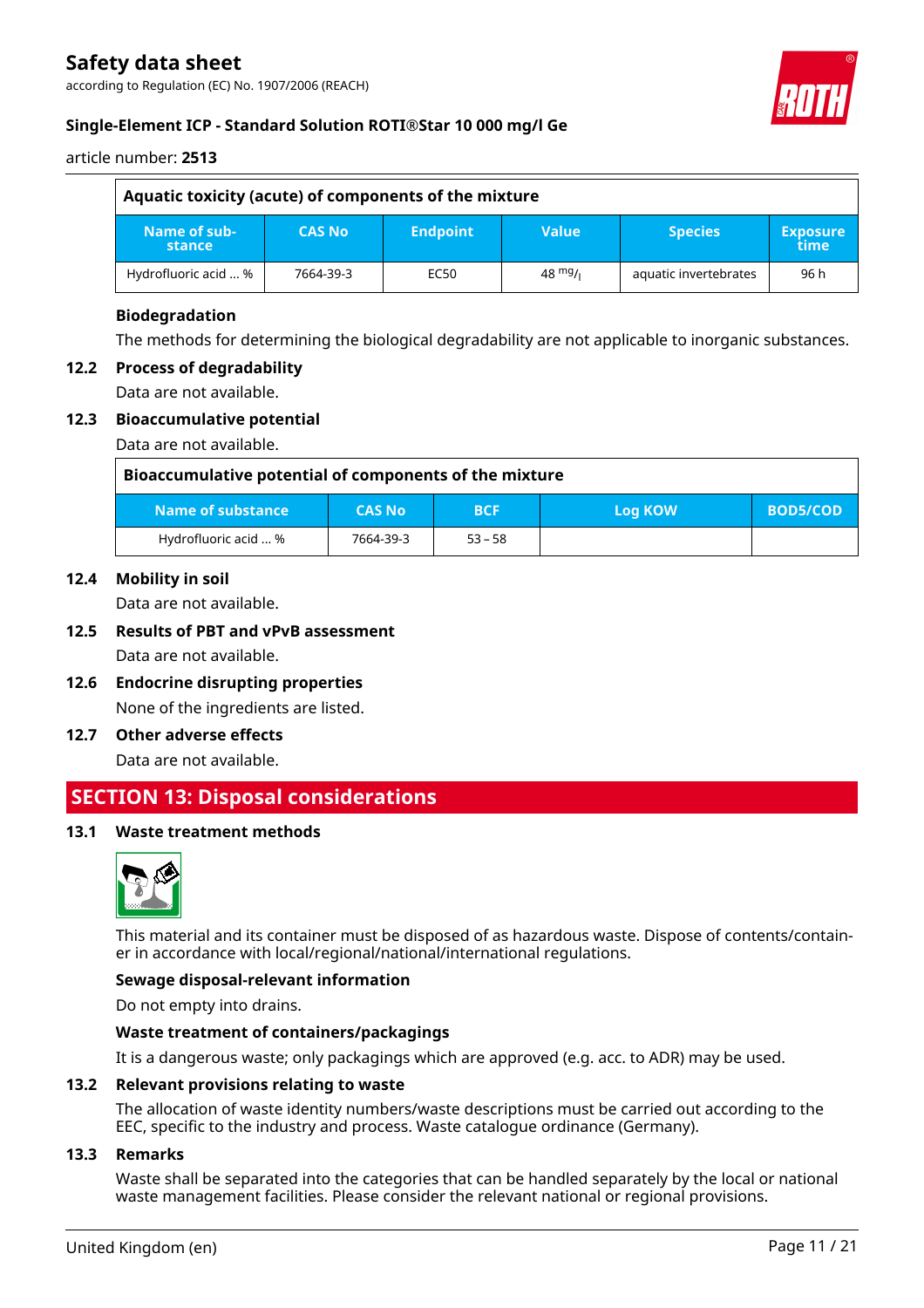according to Regulation (EC) No. 1907/2006 (REACH)

#### **Single-Element ICP - Standard Solution ROTI®Star 10 000 mg/l Ge**

article number: **2513**

|      | <b>SECTION 14: Transport information</b>                                     |                                                                            |  |
|------|------------------------------------------------------------------------------|----------------------------------------------------------------------------|--|
| 14.1 | <b>UN number or ID number</b>                                                |                                                                            |  |
|      | ADRRID                                                                       | <b>UN 2922</b>                                                             |  |
|      | IMDG-Code                                                                    | <b>UN 2922</b>                                                             |  |
|      | <b>ICAO-TI</b>                                                               | <b>UN 2922</b>                                                             |  |
| 14.2 | UN proper shipping name                                                      |                                                                            |  |
|      | <b>ADRRID</b>                                                                | CORROSIVE LIQUID, TOXIC, N.O.S.                                            |  |
|      | IMDG-Code                                                                    | CORROSIVE LIQUID, TOXIC, N.O.S.                                            |  |
|      | <b>ICAO-TI</b>                                                               | Corrosive liquid, toxic, n.o.s.                                            |  |
|      | Technical name (hazardous ingredients)                                       | Hydrofluoric acid  %, Nitric acid % $[C \le 70$ %]                         |  |
| 14.3 | <b>Transport hazard class(es)</b>                                            |                                                                            |  |
|      | <b>ADRRID</b>                                                                | 8(6.1)                                                                     |  |
|      | IMDG-Code                                                                    | 8(6.1)                                                                     |  |
|      | <b>ICAO-TI</b>                                                               | 8(6.1)                                                                     |  |
| 14.4 | <b>Packing group</b>                                                         |                                                                            |  |
|      | <b>ADRRID</b>                                                                | III                                                                        |  |
|      | IMDG-Code                                                                    | III                                                                        |  |
|      | <b>ICAO-TI</b>                                                               | III                                                                        |  |
| 14.5 | <b>Environmental hazards</b>                                                 | non-environmentally hazardous acc. to the dan-<br>gerous goods regulations |  |
| 14.6 | <b>Special precautions for user</b>                                          |                                                                            |  |
|      | Provisions for dangerous goods (ADR) should be complied within the premises. |                                                                            |  |

### **14.7 Maritime transport in bulk according to IMO instruments**

The cargo is not intended to be carried in bulk.

#### **14.8 Information for each of the UN Model Regulations**

#### **Transport of dangerous goods by road, rail and inland waterway (ADR/RID/ADN) - Additional information**

| Proper shipping name                  | CORROSIVE LIQUID, TOXIC, N.O.S.                                                                                           |
|---------------------------------------|---------------------------------------------------------------------------------------------------------------------------|
| Particulars in the transport document | UN2922, CORROSIVE LIQUID, TOXIC, N.O.S., (contains: Hydrofluoric acid  %, Nitric acid % [C ≤<br>70 %]), 8 (6.1), III, (E) |
| Classification code                   | CT1                                                                                                                       |
| Danger label(s)<br>不可                 | $8 + 6.1$                                                                                                                 |
| Special provisions (SP)               | 274, 802(ADN)                                                                                                             |
| Excepted quantities (EQ)              | E1                                                                                                                        |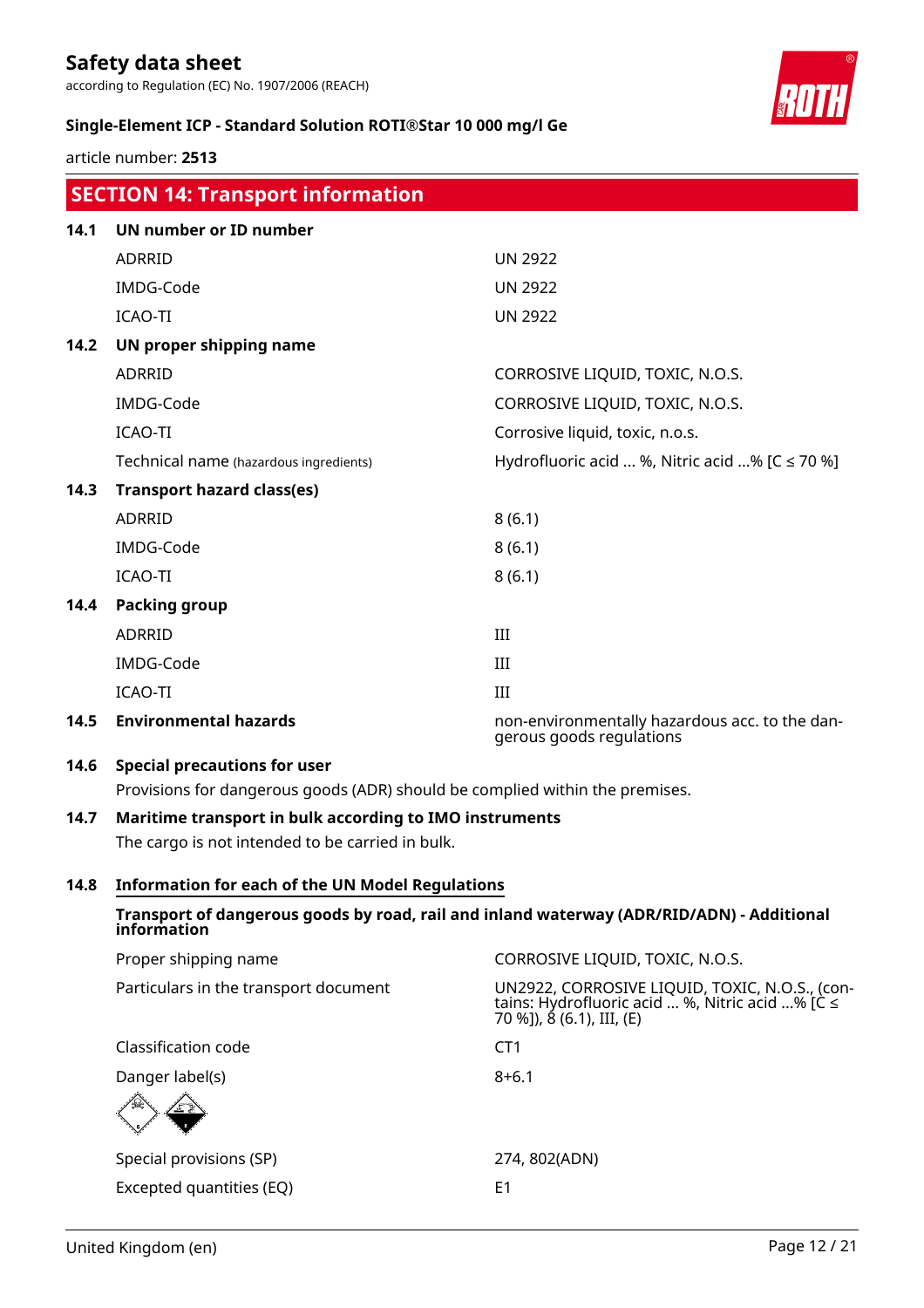according to Regulation (EC) No. 1907/2006 (REACH)



### **Single-Element ICP - Standard Solution ROTI®Star 10 000 mg/l Ge**

| article number: 2513                                                               |                                                                                                                           |
|------------------------------------------------------------------------------------|---------------------------------------------------------------------------------------------------------------------------|
| Limited quantities (LQ)                                                            | 5 <sub>L</sub>                                                                                                            |
| Transport category (TC)                                                            | 3                                                                                                                         |
| Tunnel restriction code (TRC)                                                      | E                                                                                                                         |
| Hazard identification No                                                           | 86                                                                                                                        |
| <b>Emergency Action Code</b>                                                       | 2X                                                                                                                        |
| information                                                                        | Regulations concerning the International Carriage of Dangerous Goods by Rail (RID)Additional                              |
| <b>Classification code</b>                                                         | 8                                                                                                                         |
| Danger label(s)                                                                    | $8 + 6.1$                                                                                                                 |
|                                                                                    |                                                                                                                           |
| <b>Special provisions (SP)</b>                                                     | 274, 802(ADN)                                                                                                             |
| <b>Excepted quantities (EQ)</b>                                                    | E <sub>1</sub>                                                                                                            |
| Limited quantities (LQ)                                                            | 5L                                                                                                                        |
| <b>Transport category (TC)</b>                                                     | 3                                                                                                                         |
| <b>Hazard identification No</b>                                                    | 86                                                                                                                        |
| International Maritime Dangerous Goods Code (IMDG) - Additional information        |                                                                                                                           |
| Proper shipping name                                                               | CORROSIVE LIQUID, TOXIC, N.O.S.                                                                                           |
| Particulars in the shipper's declaration                                           | UN2922, CORROSIVE LIQUID, TOXIC, N.O.S., (contains: Hydrofluoric acid  %, Nitric acid % [C ≤<br>70 %]), 8 (6.1), III      |
| Marine pollutant                                                                   |                                                                                                                           |
| Danger label(s)                                                                    | $8 + 6.1$                                                                                                                 |
|                                                                                    |                                                                                                                           |
| Special provisions (SP)                                                            | 223, 274                                                                                                                  |
| Excepted quantities (EQ)                                                           | E <sub>1</sub>                                                                                                            |
| Limited quantities (LQ)                                                            | 5 <sub>L</sub>                                                                                                            |
| EmS                                                                                | F-A, S-B                                                                                                                  |
| Stowage category                                                                   | B                                                                                                                         |
| International Civil Aviation Organization (ICAO-IATA/DGR) - Additional information |                                                                                                                           |
| Proper shipping name                                                               | Corrosive liquid, toxic, n.o.s.                                                                                           |
| Particulars in the shipper's declaration                                           | UN2922, Corrosive liquid, toxic, n.o.s., (contains:<br>Hydrofluoric acid  %, Nitric acid % [C ≤ 70 %]),<br>$8(6.1)$ , III |
| Danger label(s)                                                                    | $8 + 6.1$                                                                                                                 |
|                                                                                    |                                                                                                                           |
| Special provisions (SP)                                                            | A3                                                                                                                        |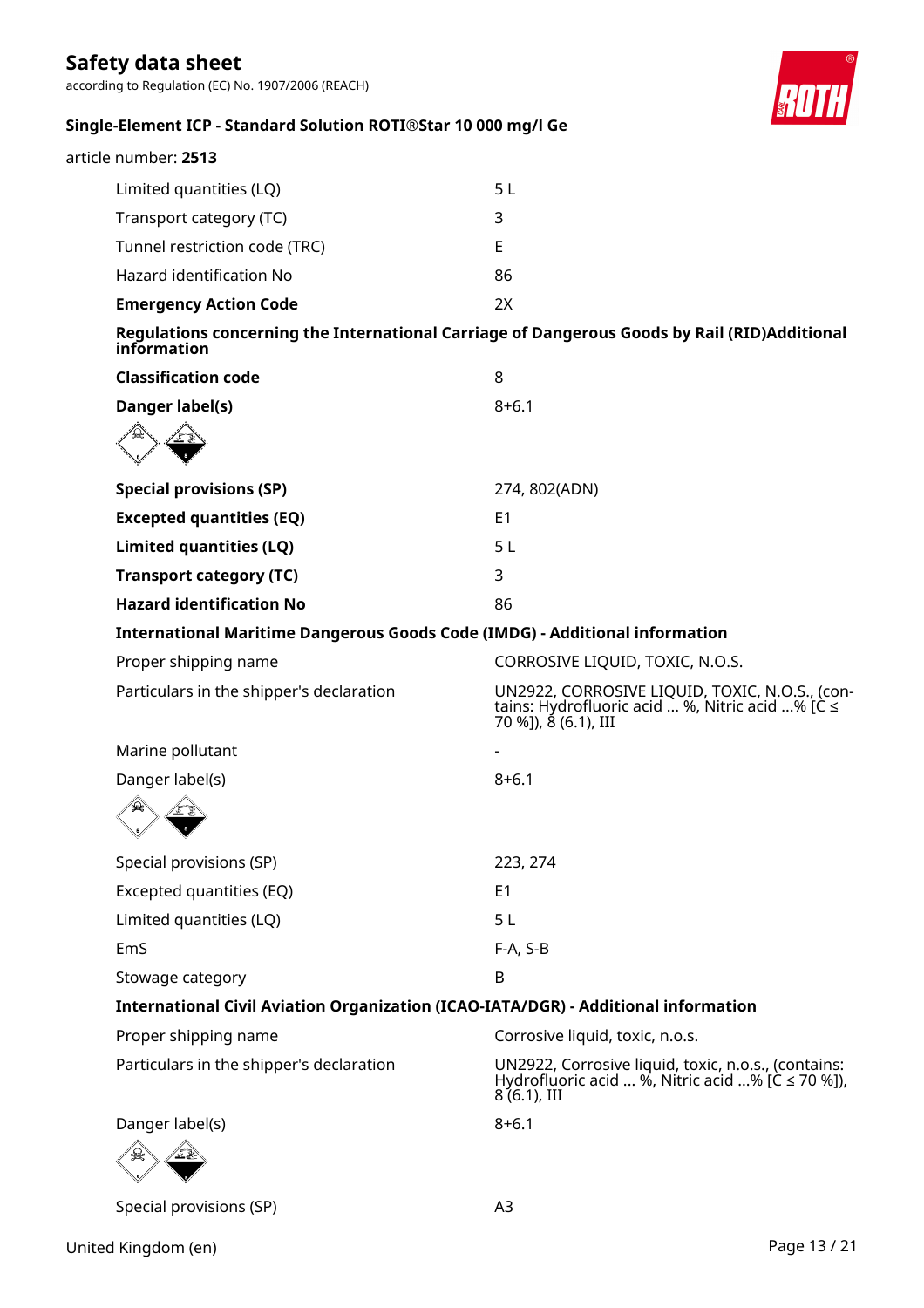according to Regulation (EC) No. 1907/2006 (REACH)



#### **Single-Element ICP - Standard Solution ROTI®Star 10 000 mg/l Ge**

article number: **2513**

| Excepted quantities (EQ) | Ε1 |
|--------------------------|----|
|--------------------------|----|

Limited quantities (LQ) 1 L

### **SECTION 15: Regulatory information**

#### **15.1 Safety, health and environmental regulations/legislation specific for the substance or mixture**

#### **Relevant provisions of the European Union (EU)**

#### **Restrictions according to REACH, Annex XVII**

| Dangerous substances with restrictions (REACH, Annex XVII) |                                                                                                          |               |                    |           |
|------------------------------------------------------------|----------------------------------------------------------------------------------------------------------|---------------|--------------------|-----------|
| Name of substance                                          | <b>Name acc. to inventory</b>                                                                            | <b>CAS No</b> | <b>Restriction</b> | <b>No</b> |
| Single-Element                                             | this product meets the criteria for<br>classification in accordance with Reg-<br>ulation No 1272/2008/EC |               | R <sub>3</sub>     | 3         |
| Hydrofluoric acid  %                                       | substances in tattoo inks and perman-<br>ent make-up                                                     |               | R75                | 75        |
| Nitric acid % $[C \le 70$ %]                               | substances in tattoo inks and perman-<br>ent make-up                                                     |               | R75                | 75        |

**Legend**

R3 1. Shall not be used in:

- ornamental articles intended to produce light or colour effects by means of different phases, for example in ornamental lamps and ashtrays,

- tricks and jokes,

- games for one or more participants, or any article intended to be used as such, even with ornamental aspects,

2. Articles not complying with paragraph 1 shall not be placed on the market. 3. Shall not be placed on the market if they contain a colouring agent, unless required for fiscal reasons, or perfume, or both, if they:

— can be used as fuel in decorative oil lamps for supply to the general public, and

— present an aspiration hazard and are labelled with H304.

4. Decorative oil lamps for supply to the general public shall not be placed on the market unless they conform to the European Standard on Decorative oil lamps (EN 14059) adopted by the European Committee for Standardisation (CEN).

5. Without prejudice to the implementation of other Union provisions relating to the classification, labelling and packaging of substances and mixtures, suppliers shall ensure, before the placing on the market, that the following requirements are met:

(a) lamp oils, labelled with H304, intended for supply to the general public are visibly, legibly and indelibly marked as follows: "Keep lamps filled with this liquid out of the reach of children"; and, by 1 December 2010, "Just a sip of lamp oil – or even sucking the wick of lamps – may lead to life-threatening lung damage";

(b) grill lighter fluids, labelled with H304, intended for supply to the general public are legibly and indelibly marked by 1 December 2010 as follows: 'Just a sip of grill lighter fluid may lead to life threatening lung damage'; (c) lamps oils and grill lighters, labelled with H304, intended for supply to the general public are packaged in black opaque containers not exceeding 1 litre by 1 December 2010.';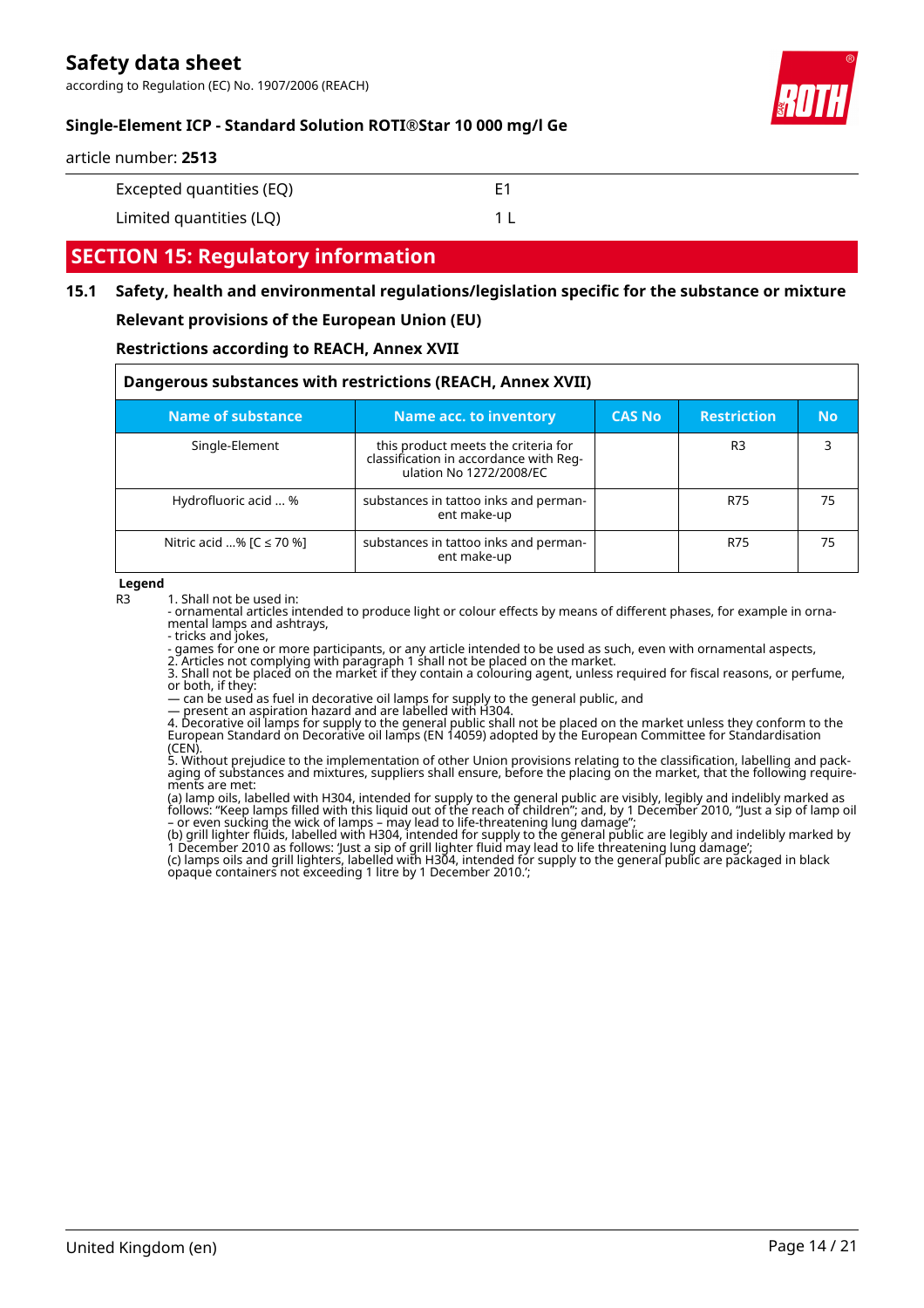#### **Single-Element ICP - Standard Solution ROTI®Star 10 000 mg/l Ge**

#### article number: **2513**

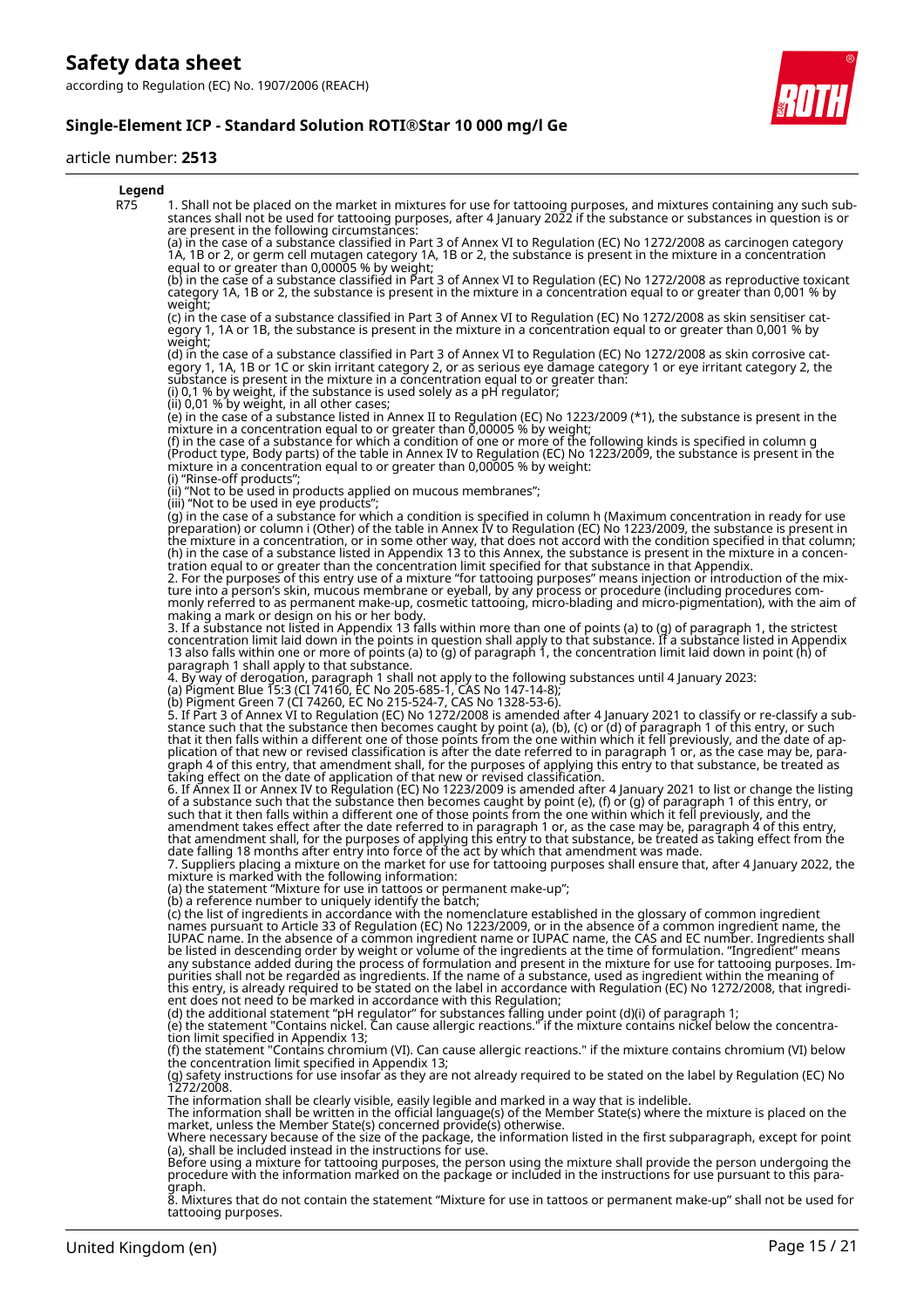according to Regulation (EC) No. 1907/2006 (REACH)



### **Single-Element ICP - Standard Solution ROTI®Star 10 000 mg/l Ge**

#### article number: **2513**

#### **Legend**

9. This entry does not apply to substances that are gases at temperature of 20 °C and pressure of 101,3 kPa, or generate a vapour pressure of more than 300 kPa at temperature of 50 °C, with the exception of formaldehyde (CAS No 50- 00-0, EC No 200-001-8).

10. This entry does not apply to the placing on the market of a mixture for use for tattooing purposes, or to the use of a mixture for tattooing purposes, when placed on the market exclusively as a medical device or an accessory to a medical device, within the meaning of Regulation (EU) 2017/745, or when used exclusively as a medical device or an accessory to a medical device, within the same meaning. Where the placing on the market or use may not be exclusively as a medical device or an accessory to a medical device, the requirements of Regulation (EU) 2017/745 and of this Regulation shall apply cumulatively.

#### **List of substances subject to authorisation (REACH, Annex XIV)/SVHC - candidate list**

None of the ingredients are listed.

#### **Seveso Directive**

|           | 2012/18/EU (Seveso III)               |                                                                                                   |              |  |  |
|-----------|---------------------------------------|---------------------------------------------------------------------------------------------------|--------------|--|--|
| <b>No</b> | Dangerous substance/hazard categories | Qualifying quantity (tonnes) for the application of lower and upper-tier re-<br><b>auirements</b> | <b>Notes</b> |  |  |
|           | not assigned                          |                                                                                                   |              |  |  |

#### **Deco-Paint Directive**

| <b>VOC</b> | 0 % |
|------------|-----|
| content    | 09/ |
|            |     |

#### **Industrial Emissions Directive (IED)**

| VOC content                                | 0 %  |
|--------------------------------------------|------|
| VOC content (Water content was discounted) | 09/1 |

#### **Directive on the restriction of the use of certain hazardous substances in electrical and electronic equipment (RoHS)**

none of the ingredients are listed

#### **Regulation concerning the establishment of a European Pollutant Release and Transfer Register (PRTR)**

none of the ingredients are listed

#### **Regulation on the marketing and use of explosives precursors**

| Explosives precursors which are subject to restrictions |               |                             |                |                       |                                                                                                           |
|---------------------------------------------------------|---------------|-----------------------------|----------------|-----------------------|-----------------------------------------------------------------------------------------------------------|
| Name of substance                                       | <b>CAS No</b> | <b>Type of registration</b> | <b>Remarks</b> | <b>Limit</b><br>value | <b>Upper</b><br>límit<br>value for<br>the pur-<br>pose of<br>licensing<br>under<br><b>Article</b><br>5(3) |
| Nitric acid % [C ≤ 70 %]                                | 7697-37-2     | Annex I                     |                | 3 % w/w               | 10 % w/w                                                                                                  |

**Legend**

annex I Substances which shall not be made available to members of the general public on their own, or in mixtures or substances including them, except if the concentration is equal to or lower than the limit values set out below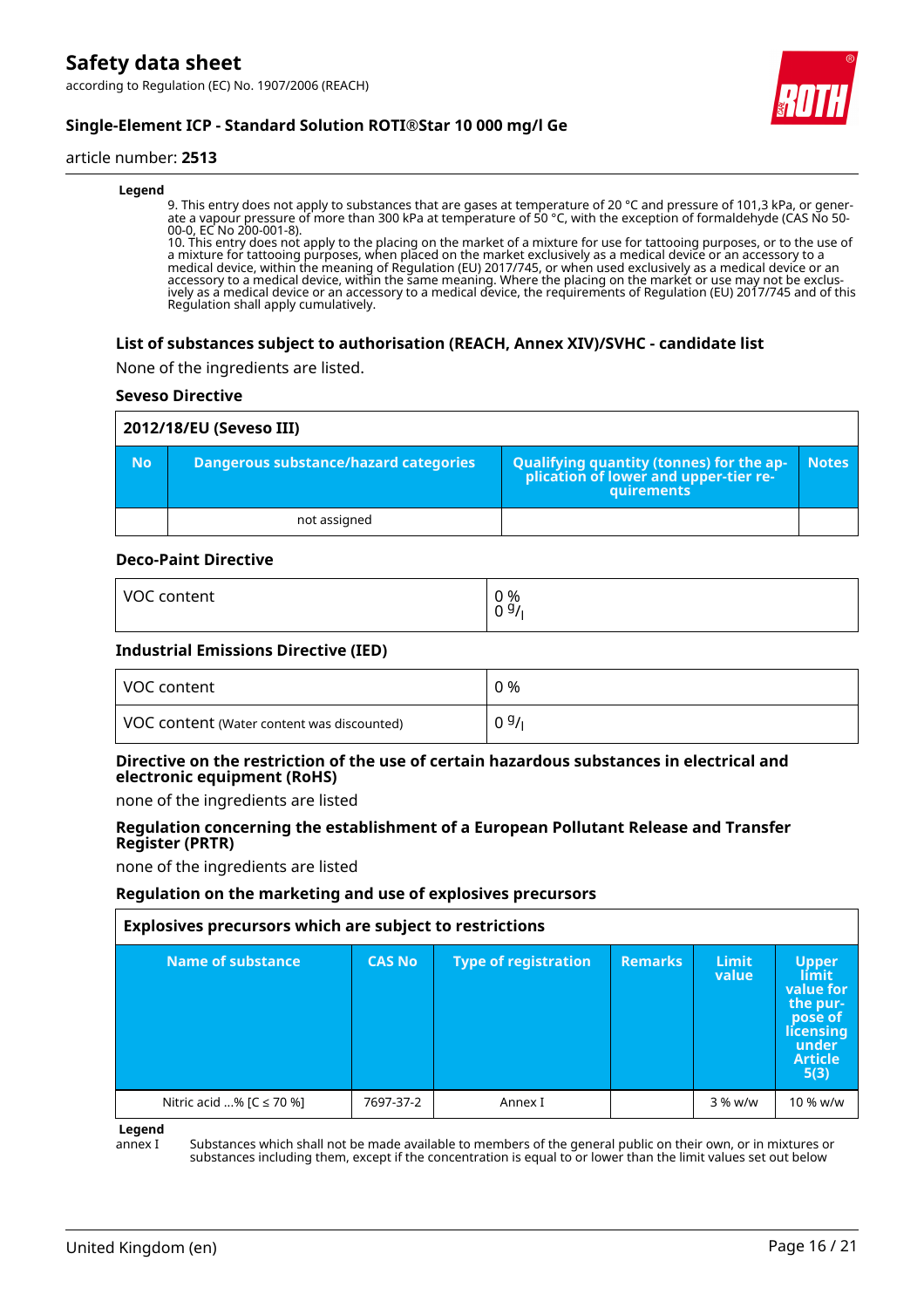**Single-Element ICP - Standard Solution ROTI®Star 10 000 mg/l Ge**

#### article number: **2513**

#### **Additional statements**

If the product is passed on to third parties, in accordance with Article 7 "Notification of the supply chain" of Regulation EU 2019/1148, the information obligation is subject to the entire supply chain and all other provisions mentioned in Article 7 on restricted and regulated raw materials.

#### **Regulation on drug precursors**

none of the ingredients are listed

#### **Regulation on substances that deplete the ozone layer (ODS)**

none of the ingredients are listed

#### **Regulation concerning the export and import of hazardous chemicals (PIC)**

none of the ingredients are listed

#### **Regulation on persistent organic pollutants (POP)**

none of the ingredients are listed

#### **Other information**

Directive 94/33/EC on the protection of young people at work. Observe employment restrictions under the Maternity Protection Directive (92/85/EEC) for expectant or nursing mothers.

#### **National inventories**

| <b>Country</b> | <b>Inventory</b> | <b>Status</b>                  |
|----------------|------------------|--------------------------------|
| AU             | <b>AICS</b>      | all ingredients are listed     |
| CA             | <b>DSL</b>       | not all ingredients are listed |
| <b>CA</b>      | <b>NDSL</b>      | not all ingredients are listed |
| <b>CN</b>      | <b>IECSC</b>     | all ingredients are listed     |
| EU             | ECSI             | all ingredients are listed     |
| EU             | REACH Reg.       | all ingredients are listed     |
| JP             | <b>CSCL-ENCS</b> | not all ingredients are listed |
| JP             | <b>ISHA-ENCS</b> | not all ingredients are listed |
| <b>KR</b>      | <b>KECI</b>      | all ingredients are listed     |
| <b>MX</b>      | INSQ             | not all ingredients are listed |
| NZ             | <b>NZIOC</b>     | all ingredients are listed     |
| <b>PH</b>      | <b>PICCS</b>     | not all ingredients are listed |
| <b>TR</b>      | <b>CICR</b>      | not all ingredients are listed |
| <b>TW</b>      | <b>TCSI</b>      | all ingredients are listed     |
| <b>US</b>      | <b>TSCA</b>      | all ingredients are listed     |

#### **Legend**

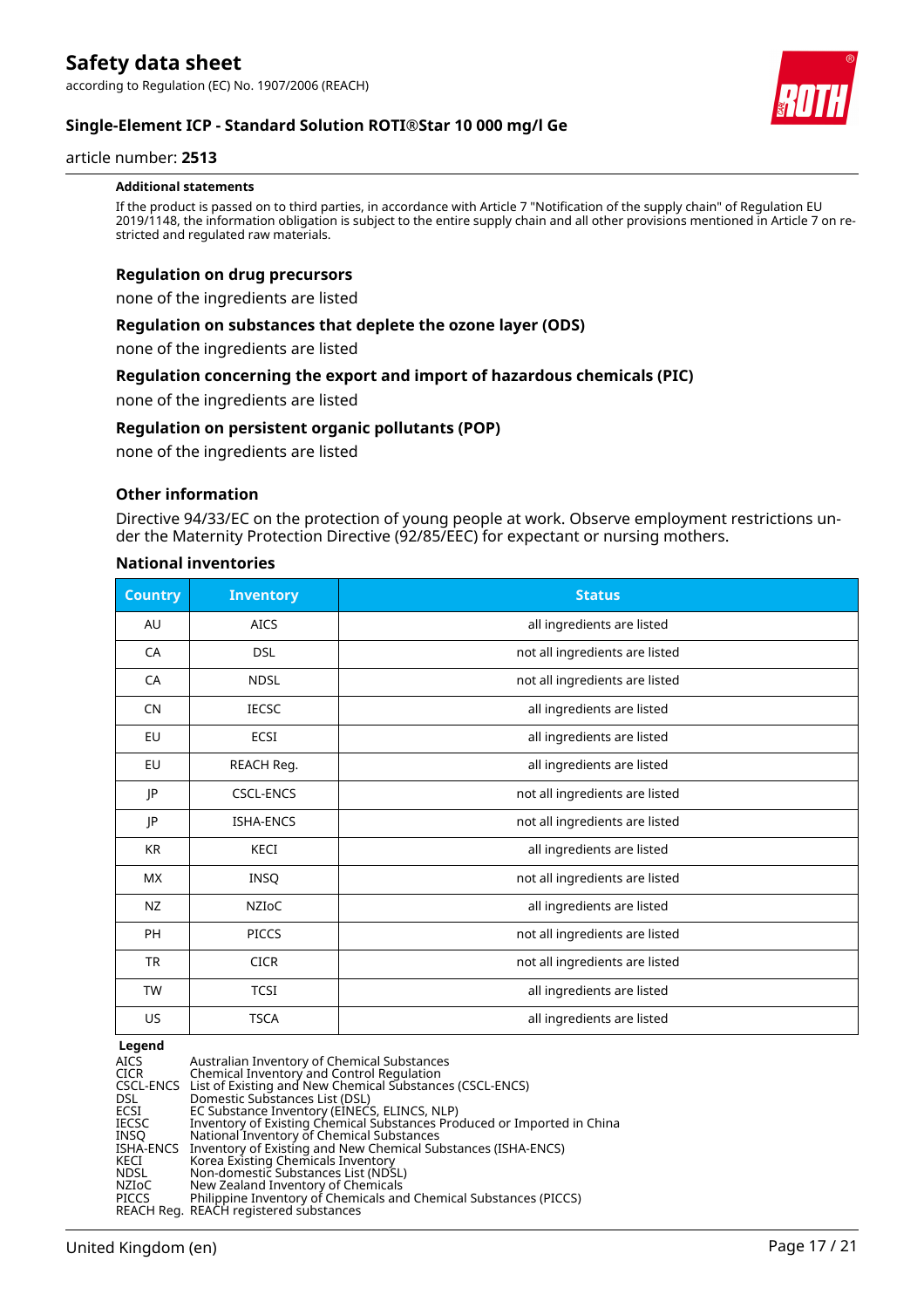according to Regulation (EC) No. 1907/2006 (REACH)

#### **Single-Element ICP - Standard Solution ROTI®Star 10 000 mg/l Ge**

#### article number: **2513**

**Legend**<br>TCSI<br>TSCA

Taiwan Chemical Substance Inventory Toxic Substance Control Act

#### **15.2 Chemical Safety Assessment**

Chemical safety assessments for substances in this mixture were not carried out.

### **SECTION 16: Other information**

#### **Indication of changes (revised safety data sheet)**

Alignment to regulation: Regulation (EC) No. 1907/2006 (REACH), amended by 2020/878/EU

#### Restructuring: section 9, section 14

| <b>Section</b> | <b>Former entry (text/value)</b>                                                    | <b>Actual entry (text/value)</b>                                                                                                | Safety-<br>relev-<br>ant |
|----------------|-------------------------------------------------------------------------------------|---------------------------------------------------------------------------------------------------------------------------------|--------------------------|
| 2.1            |                                                                                     | Classification according to Regulation (EC) No<br>1272/2008 (CLP):<br>change in the listing (table)                             | yes                      |
| 2.1            | Remarks:<br>For full text of Hazard- and EU Hazard-state-<br>ments: see SECTION 16. |                                                                                                                                 | yes                      |
| 2.2            |                                                                                     | Pictograms:<br>change in the listing (table)                                                                                    | yes                      |
| 2.2            |                                                                                     | Hazard statements:<br>change in the listing (table)                                                                             | yes                      |
| 2.2            | Precautionary statements - response                                                 |                                                                                                                                 | yes                      |
| 2.2            |                                                                                     | Precautionary statements - response:<br>change in the listing (table)                                                           | yes                      |
| 2.2            | Hazardous ingredients for labelling:<br>Hydrogen fluoride                           | Hazardous ingredients for labelling:<br>Hydrofluoric acid  %, Nitric acid % [ $C \le 70$ %]                                     | yes                      |
| 2.2            |                                                                                     | Labelling of packages where the contents do<br>not exceed 125 ml:<br>change in the listing (table)                              | yes                      |
| 2.2            |                                                                                     | Labelling of packages where the contents do<br>not exceed 125 ml:<br>change in the listing (table)                              | yes                      |
| 2.2            | contains:<br>Hydrogen fluoride                                                      | contains:<br>Hydrofluoric acid  %, Nitric acid % [C ≤ 70 %]                                                                     | yes                      |
| 2.3            | Other hazards:<br>There is no additional information.                               | Other hazards                                                                                                                   | yes                      |
| 2.3            |                                                                                     | Results of PBT and vPvB assessment:<br>This mixture does not contain any substances<br>that are assessed to be a PBT or a vPvB. | yes                      |

**Abbreviations and acronyms**

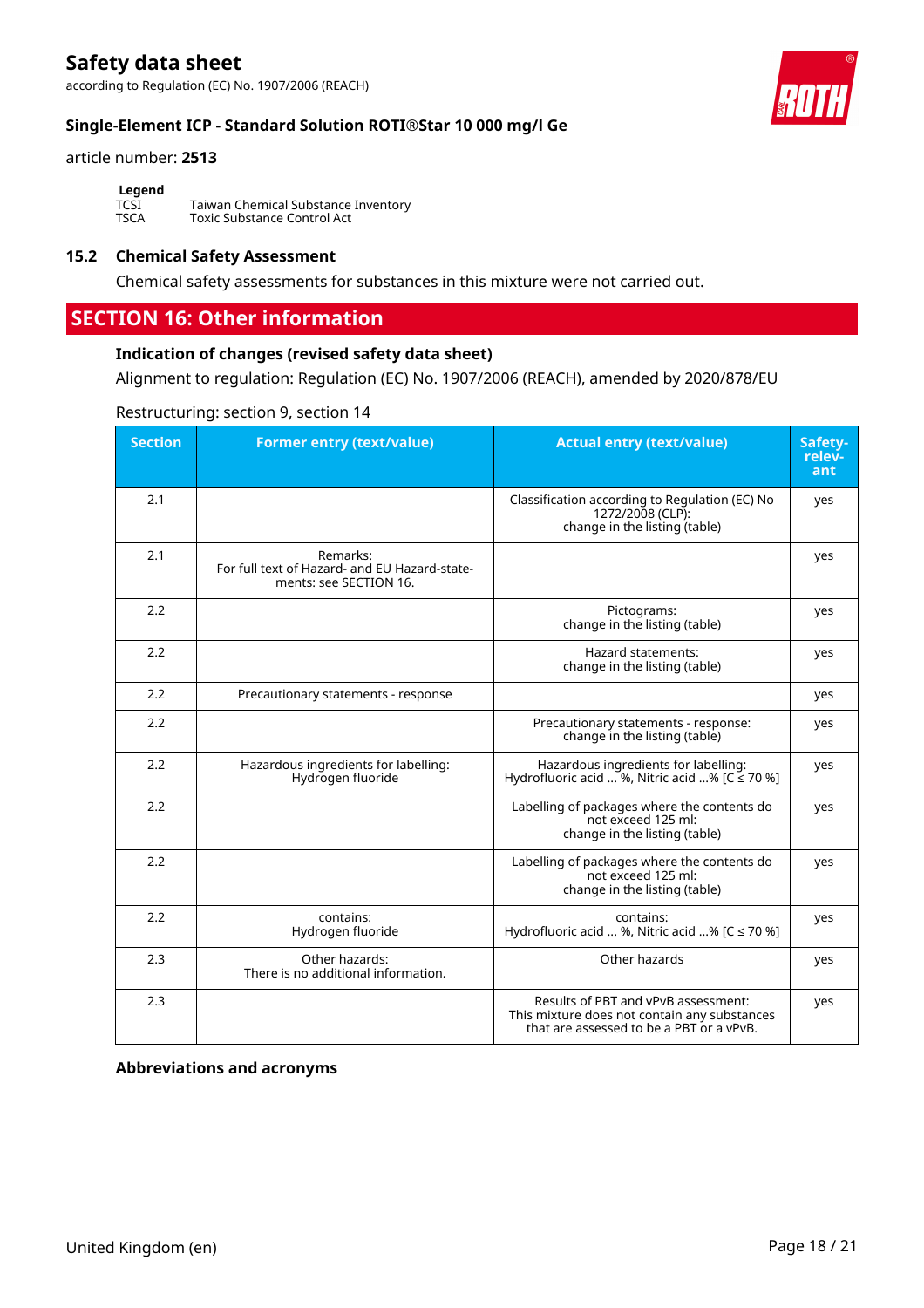according to Regulation (EC) No. 1907/2006 (REACH)



### **Single-Element ICP - Standard Solution ROTI®Star 10 000 mg/l Ge**

#### article number: **2513**

| Abbr.         | <b>Descriptions of used abbreviations</b>                                                                                                                                                                                       |
|---------------|---------------------------------------------------------------------------------------------------------------------------------------------------------------------------------------------------------------------------------|
| 2000/39/EC    | Commission Directive establishing a first list of indicative occupational exposure limit values in imple-<br>mentation of Council Directive 98/24/EC                                                                            |
| 2006/15/EC    | Commission Directive establishing a second list of indicative occupational exposure limit values in imple-<br>mentation of Council Directive 98/24/EC and amending Directives 91/322/EEC and 2000/39/EC                         |
| Acute Tox.    | Acute toxicity                                                                                                                                                                                                                  |
| <b>ADN</b>    | Accord européen relatif au transport international des marchandises dangereuses par voies de naviga-<br>tion intérieures (European Agreement concerning the International Carriage of Dangerous Goods by In-<br>land Waterways) |
| ADR           | Accord relatif au transport international des marchandises dangereuses par route (Agreement concern-<br>ing the International Carriage of Dangerous Goods by Road)                                                              |
| <b>ATE</b>    | <b>Acute Toxicity Estimate</b>                                                                                                                                                                                                  |
| BCF           | Bioconcentration factor                                                                                                                                                                                                         |
| <b>BOD</b>    | Biochemical Oxygen Demand                                                                                                                                                                                                       |
| CAS           | Chemical Abstracts Service (service that maintains the most comprehensive list of chemical substances)                                                                                                                          |
| Ceiling-C     | Ceiling value                                                                                                                                                                                                                   |
| <b>CLP</b>    | Regulation (EC) No 1272/2008 on classification, labelling and packaging of substances and mixtures                                                                                                                              |
| COD           | Chemical oxygen demand                                                                                                                                                                                                          |
| <b>DGR</b>    | Dangerous Goods Regulations (see IATA/DGR)                                                                                                                                                                                      |
| <b>DNEL</b>   | Derived No-Effect Level                                                                                                                                                                                                         |
| <b>EC50</b>   | Effective Concentration 50 %. The EC50 corresponds to the concentration of a tested substance causing<br>50 % changes in response (e.g. on growth) during a specified time interval                                             |
| EC No         | The EC Inventory (EINECS, ELINCS and the NLP-list) is the source for the seven-digit EC number, an identi-<br>fier of substances commercially available within the EU (European Union)                                          |
| EH40/2005     | EH40/2005 Workplace exposure limits (http://www.nationalarchives.gov.uk/doc/open-government-li-<br>cence/)                                                                                                                      |
| <b>EINECS</b> | European Inventory of Existing Commercial Chemical Substances                                                                                                                                                                   |
| <b>ELINCS</b> | European List of Notified Chemical Substances                                                                                                                                                                                   |
| EmS           | <b>Emergency Schedule</b>                                                                                                                                                                                                       |
| Eye Dam.      | Seriously damaging to the eye                                                                                                                                                                                                   |
| Eye Irrit.    | Irritant to the eye                                                                                                                                                                                                             |
| GHS           | "Globally Harmonized System of Classification and Labelling of Chemicals" developed by the United Na-<br>tions                                                                                                                  |
| <b>IATA</b>   | <b>International Air Transport Association</b>                                                                                                                                                                                  |
| IATA/DGR      | Dangerous Goods Regulations (DGR) for the air transport (IATA)                                                                                                                                                                  |
| ICAO          | International Civil Aviation Organization                                                                                                                                                                                       |
| ICAO-TI       | Technical instructions for the safe transport of dangerous goods by air                                                                                                                                                         |
| <b>IMDG</b>   | International Maritime Dangerous Goods Code                                                                                                                                                                                     |
| IMDG-Code     | International Maritime Dangerous Goods Code                                                                                                                                                                                     |
| index No      | The Index number is the identification code given to the substance in Part 3 of Annex VI to Regulation<br>(EC) No 1272/2008                                                                                                     |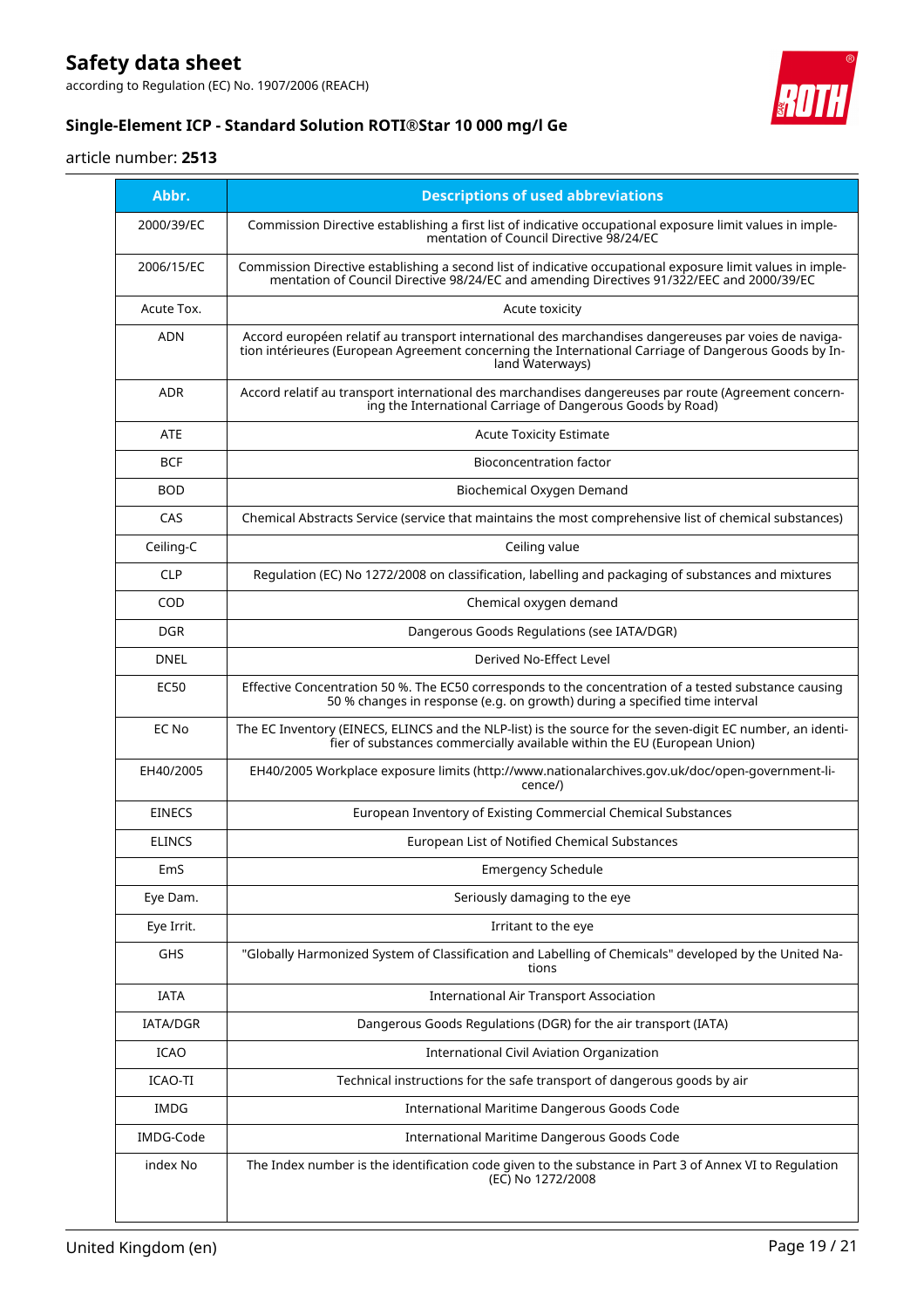according to Regulation (EC) No. 1907/2006 (REACH)



### **Single-Element ICP - Standard Solution ROTI®Star 10 000 mg/l Ge**

#### article number: **2513**

| Abbr.        | <b>Descriptions of used abbreviations</b>                                                                                                                                    |
|--------------|------------------------------------------------------------------------------------------------------------------------------------------------------------------------------|
| <b>IOELV</b> | Indicative occupational exposure limit value                                                                                                                                 |
| <b>LC50</b>  | Lethal Concentration 50%: the LC50 corresponds to the concentration of a tested substance causing 50 %<br>lethality during a specified time interval                         |
| log KOW      | n-Octanol/water                                                                                                                                                              |
| Met. Corr.   | Substance or mixture corrosive to metals                                                                                                                                     |
| <b>NLP</b>   | No-Longer Polymer                                                                                                                                                            |
| Ox. Liq.     | Oxidising liquid                                                                                                                                                             |
| PBT          | Persistent, Bioaccumulative and Toxic                                                                                                                                        |
| <b>PNEC</b>  | Predicted No-Effect Concentration                                                                                                                                            |
| ppm          | Parts per million                                                                                                                                                            |
| <b>REACH</b> | Registration, Evaluation, Authorisation and Restriction of Chemicals                                                                                                         |
| <b>RID</b>   | Règlement concernant le transport International ferroviaire des marchandises Dangereuses (Regula-<br>tions concerning the International carriage of Dangerous goods by Rail) |
| Skin Corr.   | Corrosive to skin                                                                                                                                                            |
| Skin Irrit.  | Irritant to skin                                                                                                                                                             |
| <b>STEL</b>  | Short-term exposure limit                                                                                                                                                    |
| <b>SVHC</b>  | Substance of Very High Concern                                                                                                                                               |
| <b>TWA</b>   | Time-weighted average                                                                                                                                                        |
| VOC.         | Volatile Organic Compounds                                                                                                                                                   |
| vPvB         | Very Persistent and very Bioaccumulative                                                                                                                                     |
| WEL          | Workplace exposure limit                                                                                                                                                     |

#### **Key literature references and sources for data**

Regulation (EC) No 1272/2008 on classification, labelling and packaging of substances and mixtures. Regulation (EC) No. 1907/2006 (REACH), amended by 2020/878/EU.

Agreement concerning the International Carriage of Dangerous Goods by Road (ADR). Regulations concerning the International Carriage of Dangerous Goods by Rail (RID). International Maritime Dangerous Goods Code (IMDG). Dangerous Goods Regulations (DGR) for the air transport (IATA).

#### **Classification procedure**

Physical and chemical properties. The classification is based on tested mixture. Health hazards. Environmental hazards. The method for classification of the mixture is based on ingredients of the mixture (additivity formula).

#### **List of relevant phrases (code and full text as stated in section 2 and 3)**

| <b>Code</b>      | <b>Text</b>                   |
|------------------|-------------------------------|
| H <sub>272</sub> | May intensify fire; oxidiser. |
| H <sub>290</sub> | May be corrosive to metals.   |
| H300             | Fatal if swallowed.           |
| H302             | Harmful if swallowed.         |
| H310             | Fatal in contact with skin.   |